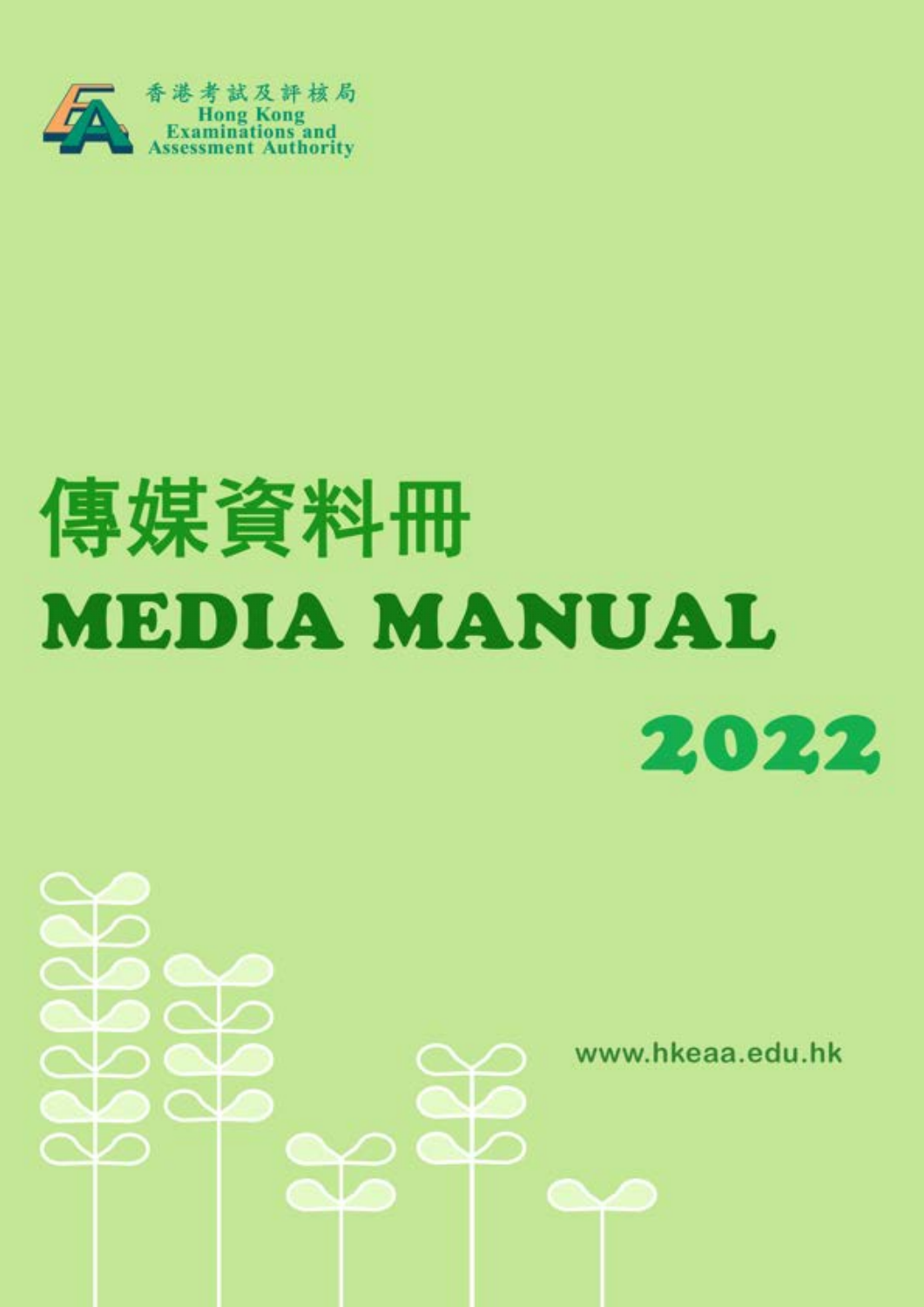# 香港考試及評核局 — **2022** 年傳媒資料冊 **Hong Kong Examinations and Assessment Authority 2022 Media Manual**

|                  | <b>目錄 CONTENTS</b>                                                     | 頁數<br><b>PAGE</b> |
|------------------|------------------------------------------------------------------------|-------------------|
| 1.               | 簡介                                                                     |                   |
|                  | <b>Introduction</b>                                                    | $\overline{2}$    |
| 2.               | 抱負和使命                                                                  |                   |
|                  | <b>Vision and Mission</b>                                              | $\overline{2}$    |
| 3.               | 考評局架構                                                                  | $3 - 4$           |
|                  | <b>Organisation Structure</b>                                          |                   |
| $\overline{4}$ . | 傳媒資訊                                                                   |                   |
|                  | <b>Information for the Media</b>                                       |                   |
| A                | 考評局網頁 HKEAA Website                                                    |                   |
| B.               | 傳媒查詢 Handling of Media Enquiries                                       | $5 - 8$           |
| C.               | 文憑試採訪及報道須知 Guidelines on News Reporting of the HKDSE                   |                   |
|                  | 於考評局場地或試場拍攝或錄影的申請方法                                                    |                   |
| 5.               | Photography and Filming on HKEAA Premises or at                        | 9                 |
|                  | <b>Examination Centres</b>                                             |                   |
| 6.               | 考評局及香港中學文憑標誌                                                           | 9                 |
|                  | <b>Use of HKEAA Corporate &amp; HKDSE Logos</b>                        |                   |
|                  | 申請引用或轉載試題                                                              |                   |
| 7.               | <b>Permission for Quotation and Reproduction of Backdated Question</b> | <u>10</u>         |
|                  | <b>Papers</b>                                                          |                   |
| 8.               | 電子通訊:《考評局通訊》、《文憑試快線》及手機應用程式                                            |                   |
|                  | Digital Communications: HKEAA E-News, DSE Express and HKDSE            | <u>10</u>         |
|                  | <b>App</b><br>資料及數字                                                    |                   |
| 9.               | <b>Facts and Figures</b>                                               |                   |
|                  | 香港中學文憑考試                                                               |                   |
| $\mathbf{A}$     | <b>HKDSE Examination</b>                                               |                   |
| j.               | 報考人數 Entry Figures                                                     |                   |
| ii.              | 考試科目 Examination Subjects                                              |                   |
|                  | 考生手冊、重要日期與相關費用                                                         | $11 - 17$         |
| iii              | Handbook for Candidates, Important Dates and Related Fees              |                   |
| iv -             | 校本評核 School-based Assessment (SBA)                                     |                   |
| $\mathbf{v}$     | 香港中學文憑的認受情況 Recognition of HKDSE                                       |                   |
|                  | 國際及專業考試                                                                |                   |
| B                | <b>International and Professional Examinations</b>                     | <u>18</u>         |
|                  | 教師語文能力評核                                                               |                   |
| C                | Language Proficiency Assessment for Teachers (LPAT)                    | <u> 19</u>        |
|                  | 全港性系統評估                                                                |                   |
| D                | Territory-wide System Assessment (TSA)                                 | $20 - 22$         |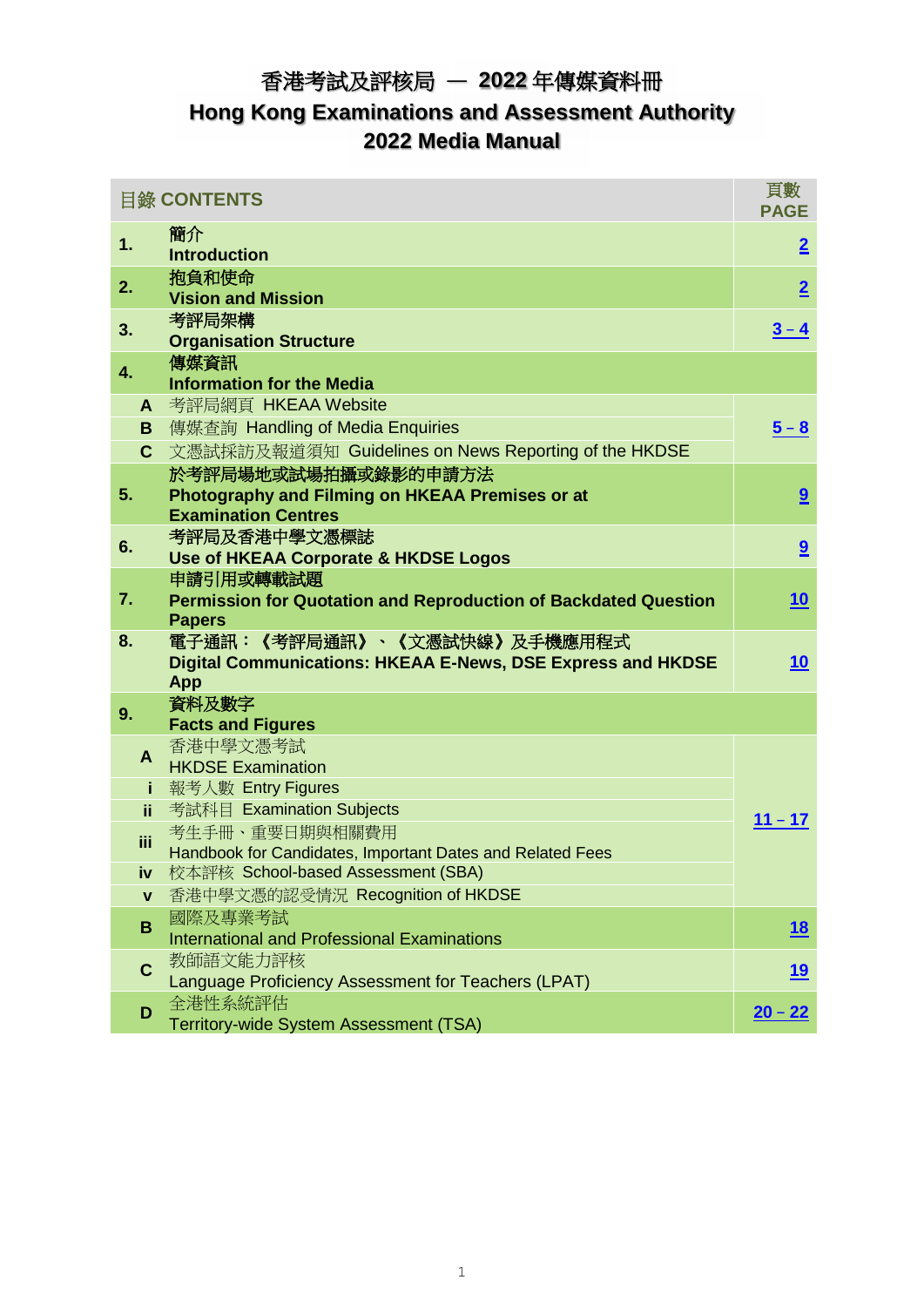#### <span id="page-2-0"></span>**1.** 簡介 **Introduction**

香港考試及評核局(考評局)一直致力促進與社會各界的溝通,透過傳媒有效地向公 眾提供資訊。本資料冊為傳媒工作者提供常用的考試及評核服務資料、統計數據,以 及考評局的資訊,方便日常採訪工作。

The Hong Kong Examinations and Assessment Authority (HKEAA) is committed to enhancing communication and information flow among all stakeholders and the press. The purpose of this manual is to facilitate the work of journalists by making frequently requested information about examinations and assessment services more accessible.

#### <span id="page-2-1"></span>**2.** 抱負和使命 **Vision and Mission**

#### 抱負 **Our Vision**

成為世界知名及信譽昭著的考試及評核服務機構。

To be a world-renowned and well-trusted examination and assessment services provider.

#### 使命 **Our Mission**

為切合教育及社會的需要,我們會以專業、具創意及成效兼備的方式提供有效度、信 度和公平的考試和一系列的評核服務。

To meet educational and societal needs, we shall provide valid, reliable and equitable examinations and a range of assessment services in a professional, innovative, efficient and effective manner.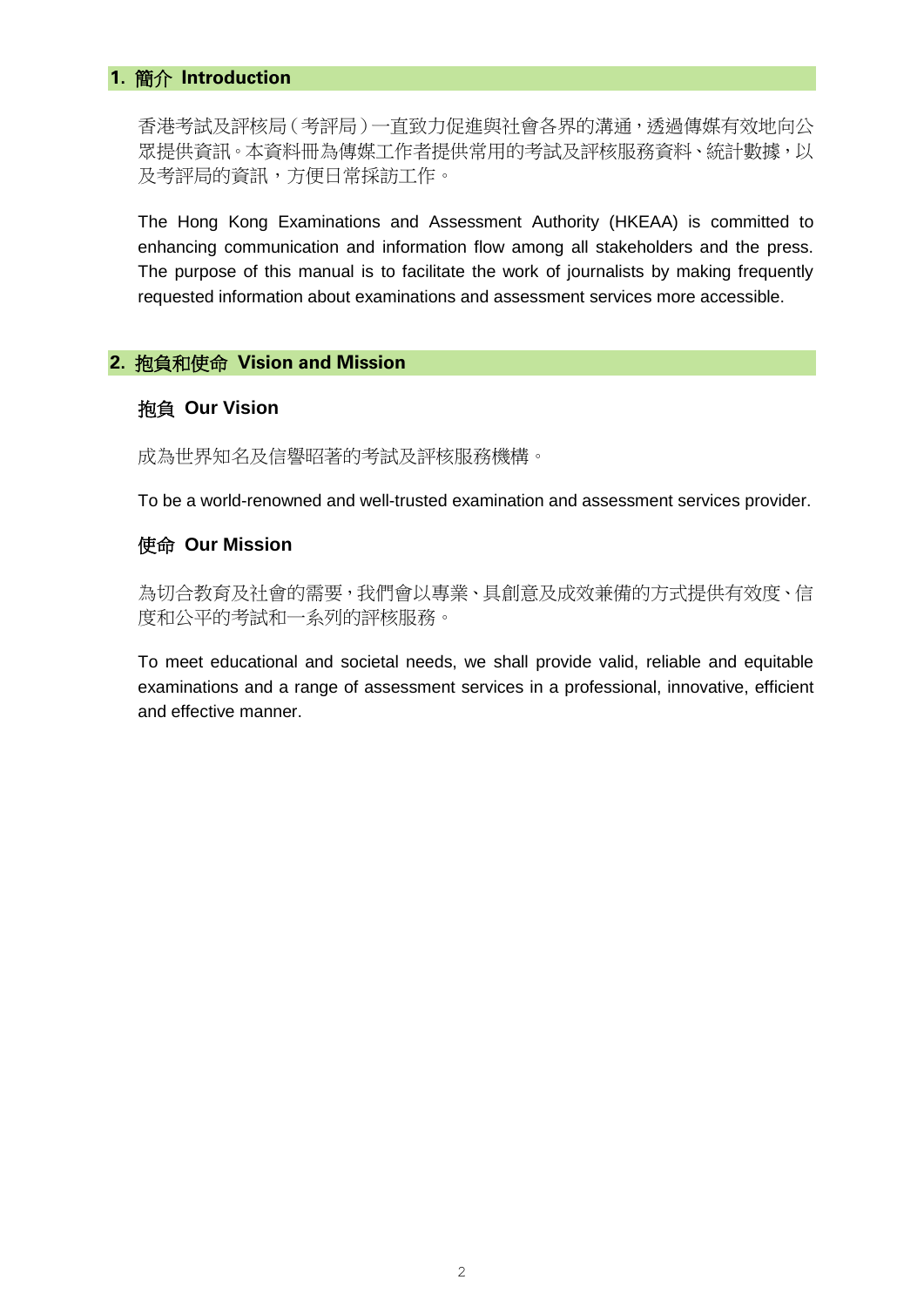#### <span id="page-3-0"></span>**3.** 考評局架構 **Organisation Structure**

考評局於 1977 年成立,是財政獨立的法定機構,主要負責籌辦香港的公開考試及 評核服務,除自行籌辦考試外,亦與其他機構合辦考試及評核服務。

委員會: 共有 17 位成員,當中包括考評局秘書長。除秘書長外,成員來自中學、高 等院校及政府機構,還有來自商界及工業界的專業人士,包括由香港特別行政區行 政長官委任及大學校長會提名的人士,以及當然成員。考評局委員會為考評局最高 決策單位,負責制定考試政策及監察考評局的工作。委員會轄下設有多個事務委員 會,支援考評局的各項重要職能。

秘書處:秘書長領導秘書處約 350 名全職人員,當中包括考試及評核發展、考試行 政、評核科技及研究等方面的專業人員。

除全職人員外,每年考試期間亦須額外聘請數以千計的考務人員,協助舉辦各項大 型公開考試。他們大部分為中學及大學教師,部份協助擬定試題和評卷參考,或擔任 閱卷員、口試主考員及監考員等工作。

The HKEAA is an independent, self-financing statutory body, established in 1977. It plans and conducts public examinations and assessments in Hong Kong, both on its own and in cooperation with other organisations, and engages in related activities and services.

**The Council:** The Authority has 17 members including the Secretary General of the HKEAA. Except the Secretary General, members are drawn from the school sector, tertiary institutions, government bodies and persons experienced in commerce, industry or a profession in Hong Kong. Members are either appointed by the Chief Executive of the Hong Kong SAR Government, nominated by the Heads of Universities Committee or are exofficio members. They form the Council which is the highest governing body responsible for formulating examination policies and monitoring the work of the Authority. The governance of the major activities of the HKEAA is supported by various standing committees appointed by the Council.

**The Secretariat:** Led by the Secretary General, the Secretariat of the HKEAA has about 350 full-time employees, including specialists in the development and administration of examinations and assessments, as well as technology and other areas of research.

In addition to the full-time workforce, thousands of examination personnel provide assistance with large-scale examinations annually. Most of them are teachers in secondary schools and universities. Some assist in the design and development of question papers and marking schemes, while others perform the roles of markers, oral examiners and invigilators.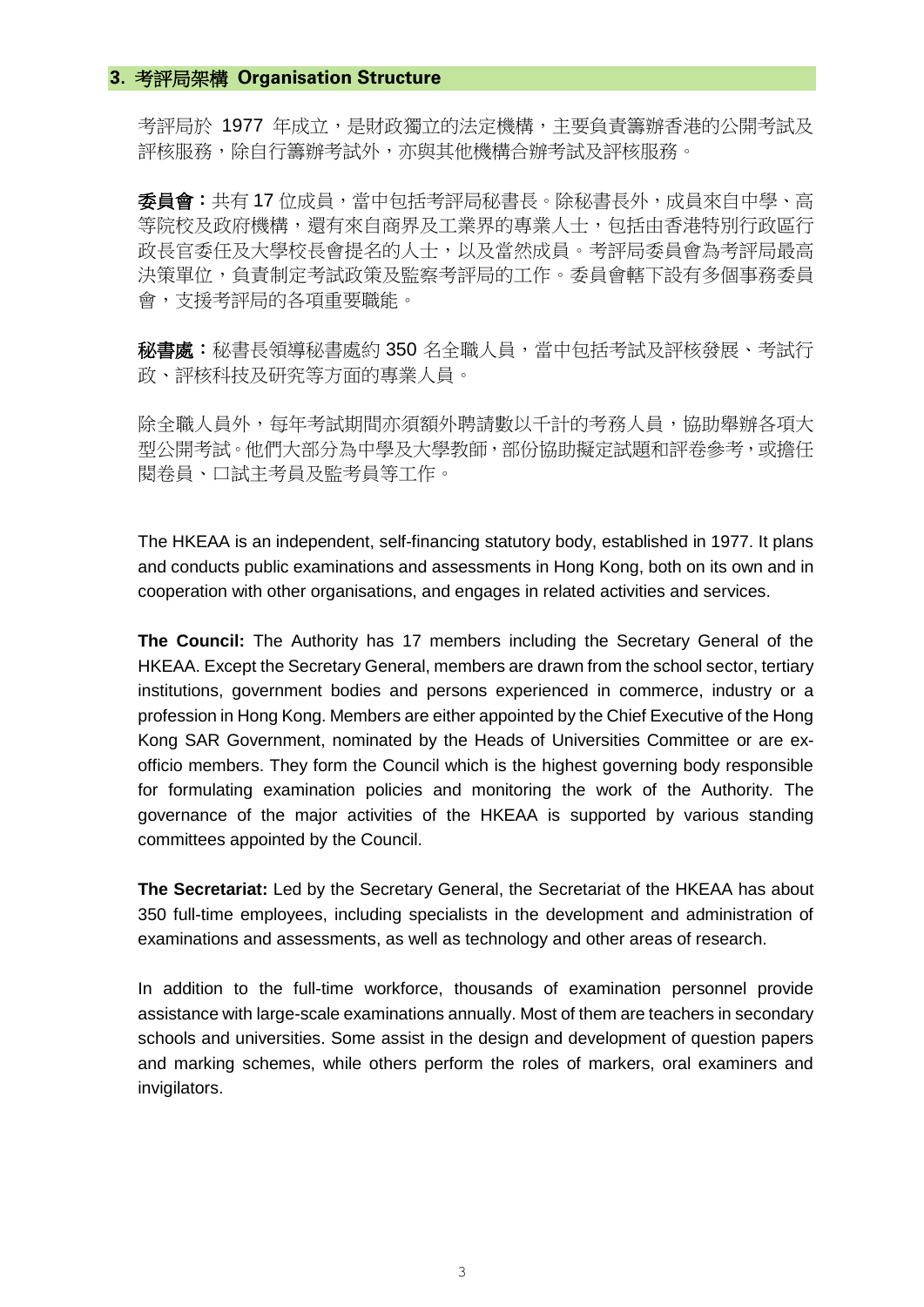**Organisation chart of the Secretariat**

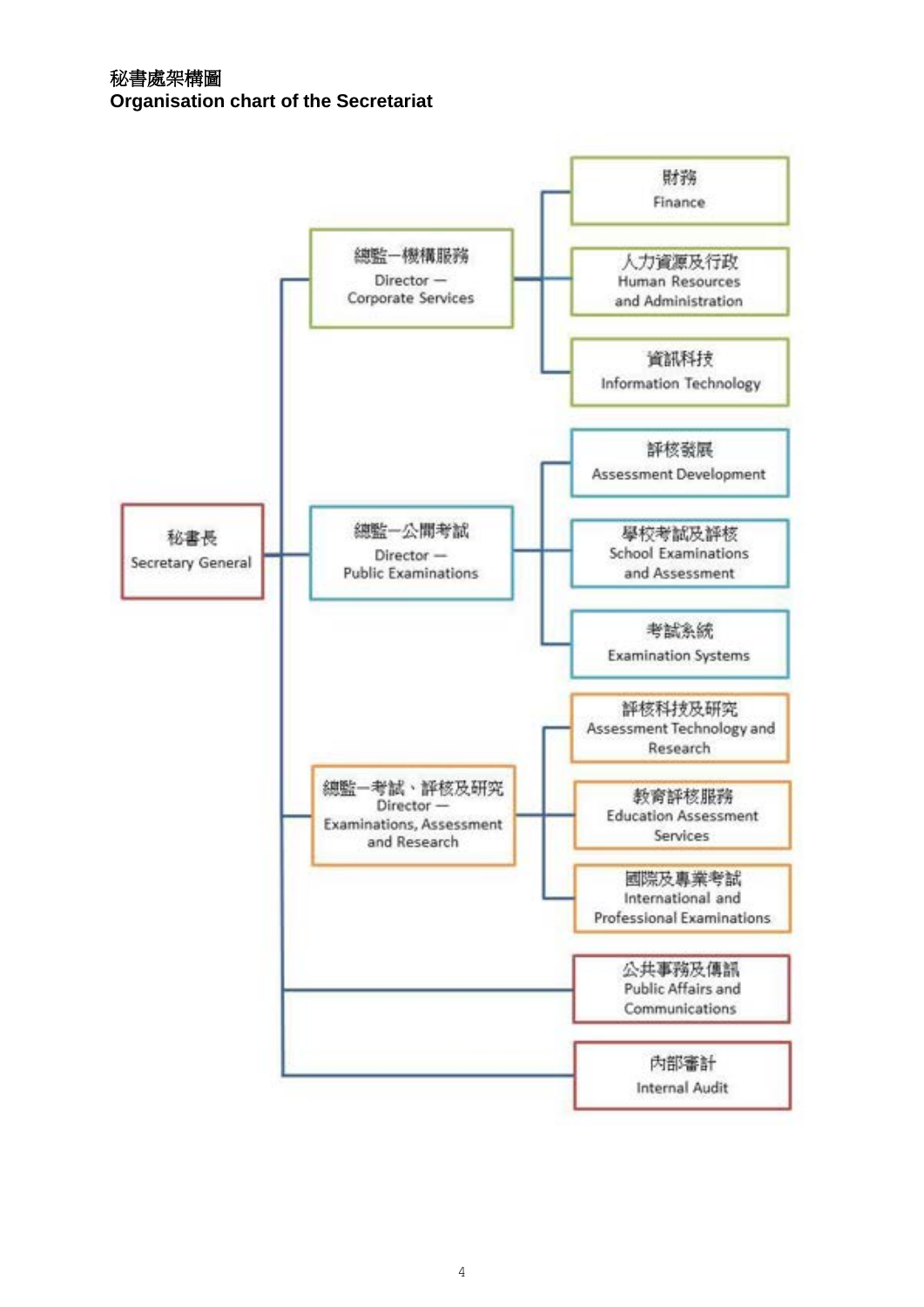#### <span id="page-5-0"></span>**4.** 傳媒資訊 **Information for the Media**

#### **A.** 考評局網頁 **HKEAA Website**

考評局網頁設有「傳媒」專頁,以便記者取得常用資料。 刊載資料包括﹕

- 新聞稿 (2010年至今)
- 傳媒回應
- 傳媒活動
- ⚫ 資料及統計數字

每年我們會舉辦多項傳媒活動,包括記者會、傳媒簡報會等。各項活動中展示或派發 的資料會上載到「傳媒」專頁:[www.hkeaa.edu.hk/tc/media/](http://www.hkeaa.edu.hk/tc/media/)

The Media section on the HKEAA website provides reporters with effective access to frequently-requested information including:

- ⚫ Press Releases (2010 to now)
- ⚫ Media Responses
- Media Events
- ⚫ Facts and Figures

A number of media events, such as press conferences, media briefings, etc. are held every year. Information dispatched or displayed during such events will be made available in the Media section: [www.hkeaa.edu.hk/en/media/](http://www.hkeaa.edu.hk/en/media/)

#### **B.** 傳媒查詢 **Handling of Media Enquiries**

公共事務及傳訊組專責處理傳媒查詢,傳媒如欲查詢考評局的資料或安排訪問, 歡迎與我們聯絡,我們會盡力提供協助。

除主辦香港中學文憑考試,考評局亦為不同機構在本港舉辦多個考試及評核,如 教師語文能力評核、全港性系統評估,以及一系列的國際及專業考試。一般而言,我 們須獲有關考試的主辦機構授權,才能評論或透露考試的相關資料。如有需要,傳媒 或須向相關考試機構直接查詢。

The Public Affairs and Communications Unit (PACU) is the foremost and dedicated contact point for the media. Journalists, who would like to collect information about the HKEAA or to arrange interviews with our staff members should contact PACU. We will provide information and assistance as appropriate.

Apart from the Hong Kong Diploma of Secondary Education Examination (HKDSE), the HKEAA also administers examinations and assessments for various organisations, including the Language Proficiency Assessment for Teachers (LPAT), the Territory-wide System Assessment (TSA) and a number of international and professional examinations. We can only comment or disclose examination related information with prior authorisation of the relevant examination body. Press enquiries should be directed to the examination body concerned.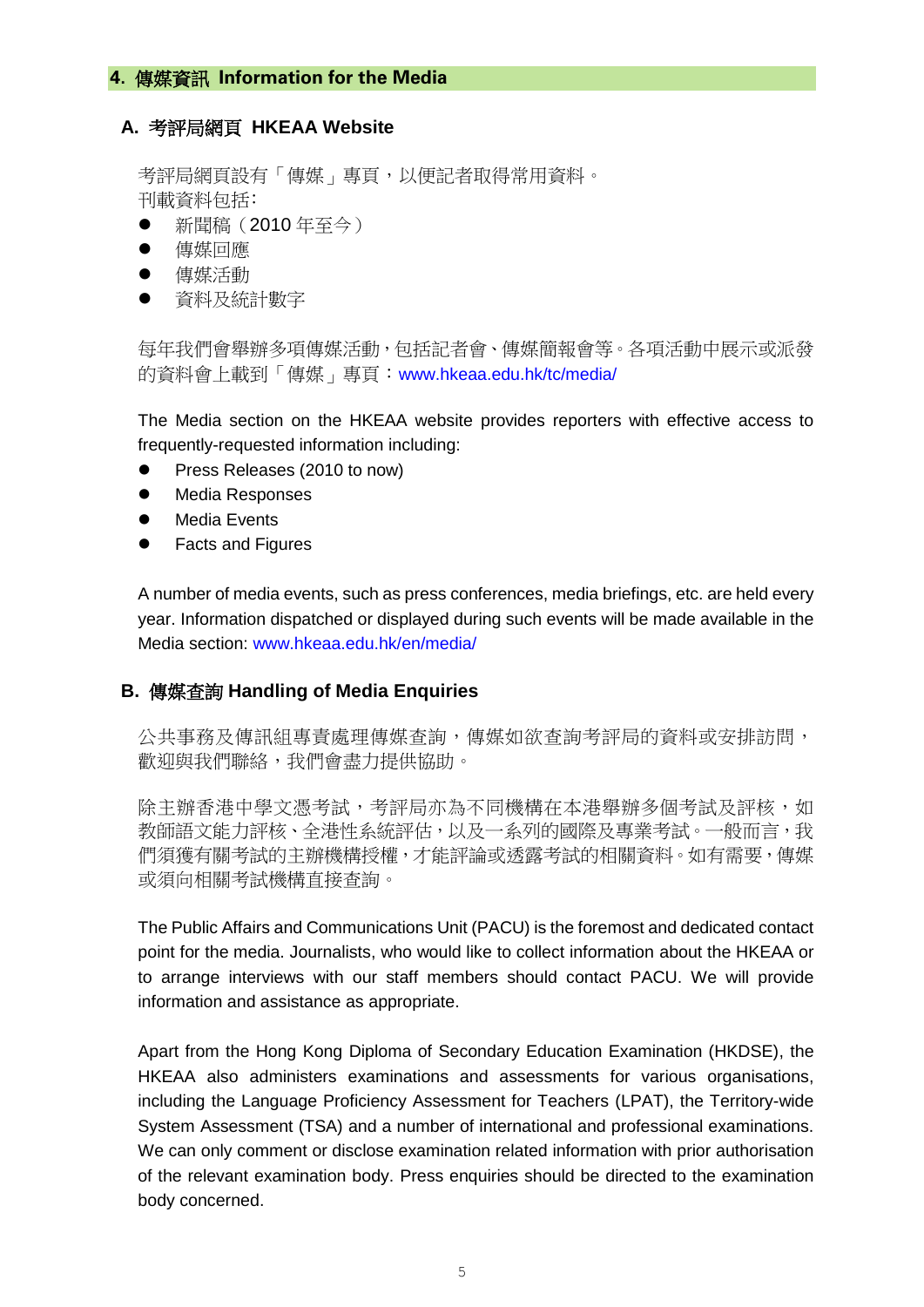#### **C.** 文憑試採訪及報道須知 **Guidelines on News Reporting of the HKDSE**

香港中學文憑考試備受關注,考評局為促進公眾認識文憑試的運作及評核的要求, 透過安排聯合拍攝、提供評核參考資料等,輔助傳媒採訪及報道各項活動。

為免影響考試公平公正,並保障考生、考務人員及試場學校的私隱及權益,以下介 紹有關文憑試採訪及報道的須知,敬請各傳媒機構留意與合作。

#### **1.** 刊登或轉載文憑試的試題

為方便傳媒採訪,我們可向傳媒提供獲准在考試後攜離試場的試題副本。如有需要, 可聯絡考評局公共事務及傳訊組提出要求。

為確保考試機密及公平,傳媒如從其他渠道自行取得試題,必須確保在有關科目/卷 別的考試完卷後才公開刊出試題相關內容。由於各試場的實際開考及完卷時間會有 差異,應在**原定完卷時間的最少一小時後**始作出有關試題內容的報道。

考評局保留試題的版權,試題副本只作輔助報道及核實資料之用,不得整份試題或 不合比例地轉載或刊登。

#### **2.** 語文科及通識教育科《考核簡介》

為讓傳媒了解試卷設計及命題原則,考評局就中國語文、英國語文及通識教育科向 傳媒提供《考核簡介》。考評局保留《考核簡介》的版權,有關資料一般於當日考 試後提供予傳媒參考及報道,不得整份或不合比例地轉載或刊登。

此外,《考核簡介》只供 貴機構與報道文憑試相關之人士參考。如有記者需要索取 有關資訊,請直接聯絡考評局公共事務及傳訊組。如有人在未得考評局授權下轉載 有關資料,我們會作適當跟進,並保留追究權利。

#### **3.** 拍攝文憑試試場

考評局會按需要為傳媒安排聯合拍攝,以減低對試場及考生的影響與干擾。根據《試 場主任手冊》規定,文憑試試場範圍包括禮堂試場及其入口以外的兩米地方;課室 及聆聽考試特別室的試場則包括課室及外面的走廊。為保障考生的利益與私隱,同 時確保考試的機密與公平,傳媒機構代表不得在未經考評局許可下,進入試場範圍 內拍攝。

拍攝時並須注意以下事項:

為免影響考生及考試過程:

- 不可折鏡拍攝考牛的樣貌;
- ⚫ 避免清晰拍攝考生的身份證、准考證及電腦條碼貼紙的個人資料;
- 不可拍攝試題及考生答題簿的內容;
- 不可使用閃光燈或其他任何燈光;
- ⚫ 必須於試場內關掉手提電話。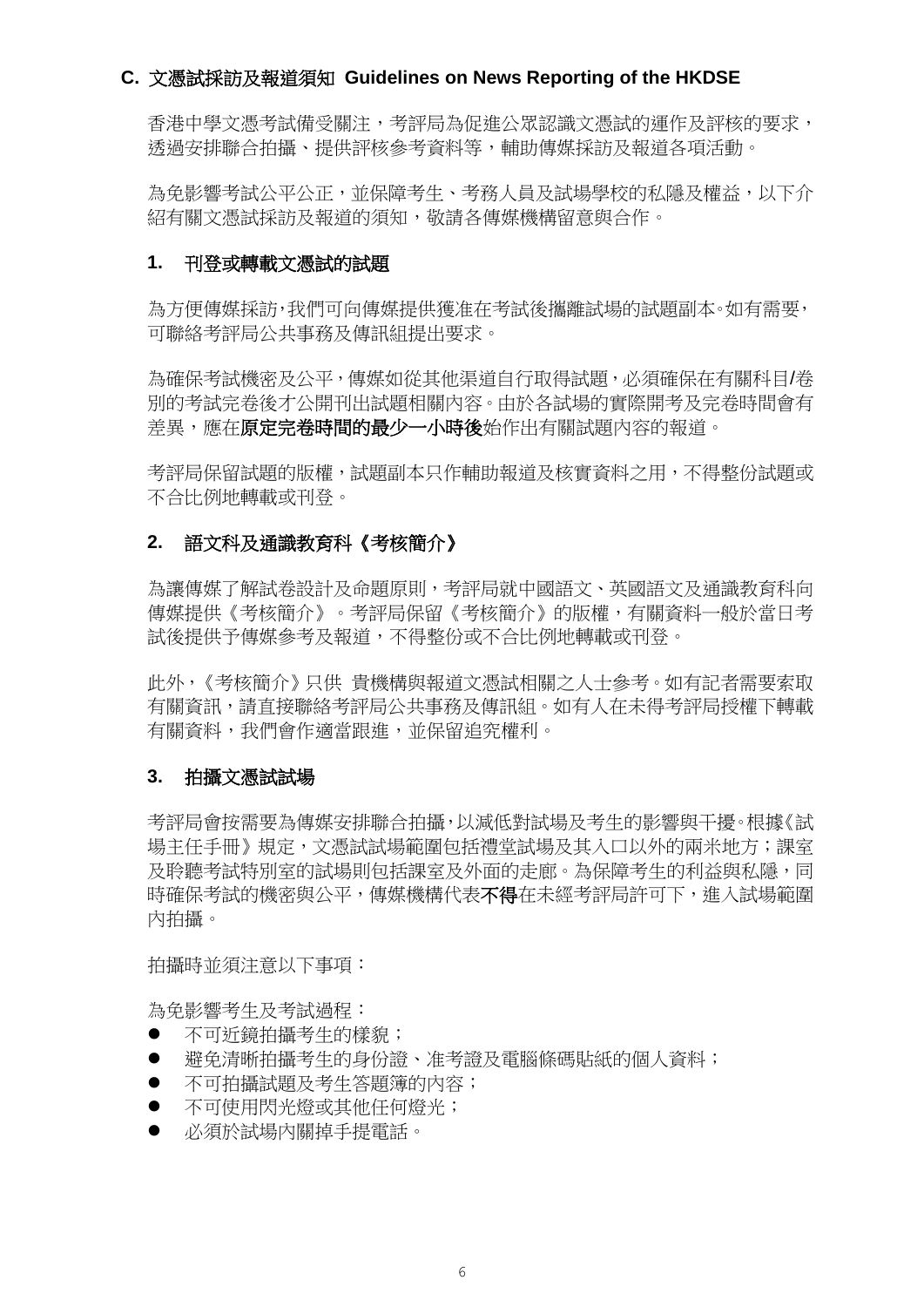In view of the widespread concern over the delivery of the HKDSE, and to foster public understanding of examination operation and assessment requirements, the HKEAA has been facilitating news reporting through arranging media photo call at the examination centres, providing reference materials to enhance understanding of assessment requirements, etc.

To ensure the fairness of the HKDSE, and to protect the privacy and interests of candidates, invigilators and examination centres, we urged journalists and media organisations to adhere to the following guidelines when reporting about the HKDSE.

#### **1. Republishing/Repurposing HKDSE Examination Papers**

To facilitate news reporting, the HKEAA will provide copies of examination papers for reference after the examinations concerned. Only papers allowed to be taken away from the examination centres will be provided to journalists. All requests for copies of examination papers have to be made to the Public Affairs and Communications Unit of the HKEAA.

To ensure examination confidentiality and fairness, the content of any HKDSE examination papers are embargoed till the end of the examination concerned. Since the start and end time may vary among different examination centres, any reports about the content of the examination papers should be released **at least 1 hour after the scheduled end time of the examination concerned**.

The HKEAA retains the copyright of the examination papers. The examination papers are only provided to facilitate news reporting and fact checking. Media organisations should NOT print or republish the examination paper in full, or include the content of the examination paper disproportionately in news reports.

#### **2. Overview of Examination Questions for Liberal Studies and Language Subjects**

To facilitate media reporting of the question setting and assessment design, the HKEAA has provided backgrounder of examination papers for the HKDSE Chinese Language, English Language and Liberal Studies. The HKEAA retains the copyright of these backgrounders, and will release it to the media after the examination concerned has finished. Media organisations are asked NOT to print or republish the document in full or excessively.

Besides, the backgrounders are restricted to journalists or editors related to reporting on the HKDSE within their organisation. Requests for the backgrounder should be made to the Public Affairs and Communications Unit of the HKEAA directly. We reserve the right to take action against anyone who have disclosed the information concerned without the Authority's authorisation.

#### **3. Photography/Filming at Examination Venues**

A pool arrangement has been put in place to facilitate news reporting while minimizing disruption to candidates and examination process. According to the *Centre Supervisors' Handbook*, an HKDSE examination centre refers to the school hall and the area within two metres outside its entrance; while for classroom centres and special rooms for listening examinations, they include both the classrooms and the corridor outside. In accordance with the HKEAA's policy to protect candidates' interests and privacy, and to ensure equity and security of the examination, photo-taking and filming are NOT allowed without the HKEAA's permission.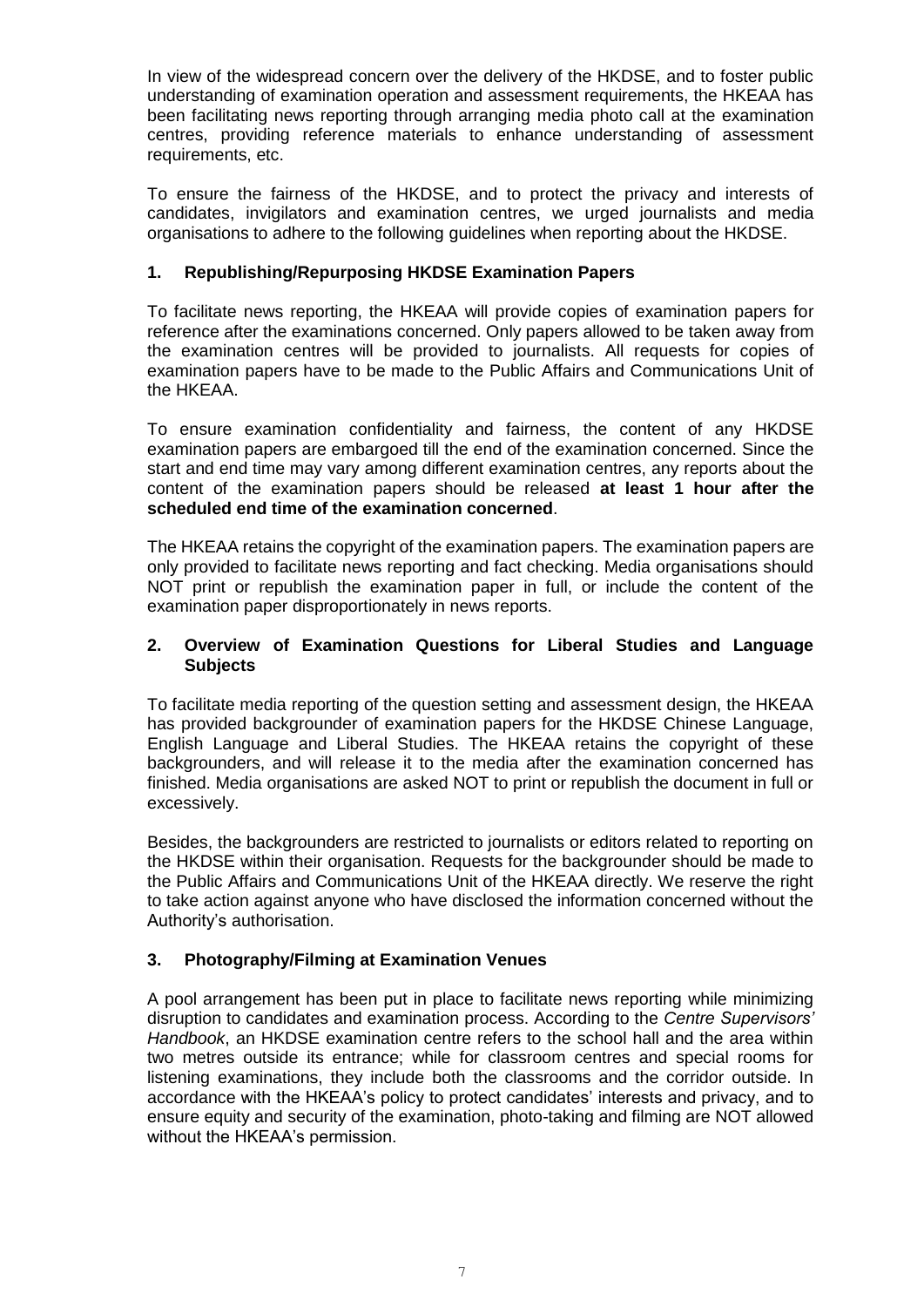The press is requested to adhere to the following guidelines when filming at examination venues.

For privacy and personal data protection:

- ⚫ Any close up of the faces of candidates are not allowed.
- ⚫ Personal data as printed on candidates' admission form, barcode labels or in any format should not be filmed/printed/published.
- The content of examination papers and candidates' answer booklets should not be filmed/printed/published.
- ⚫ No flashes or lightings are allowed.
- ⚫ Switch off mobile phones/other communication devices inside the examination centre.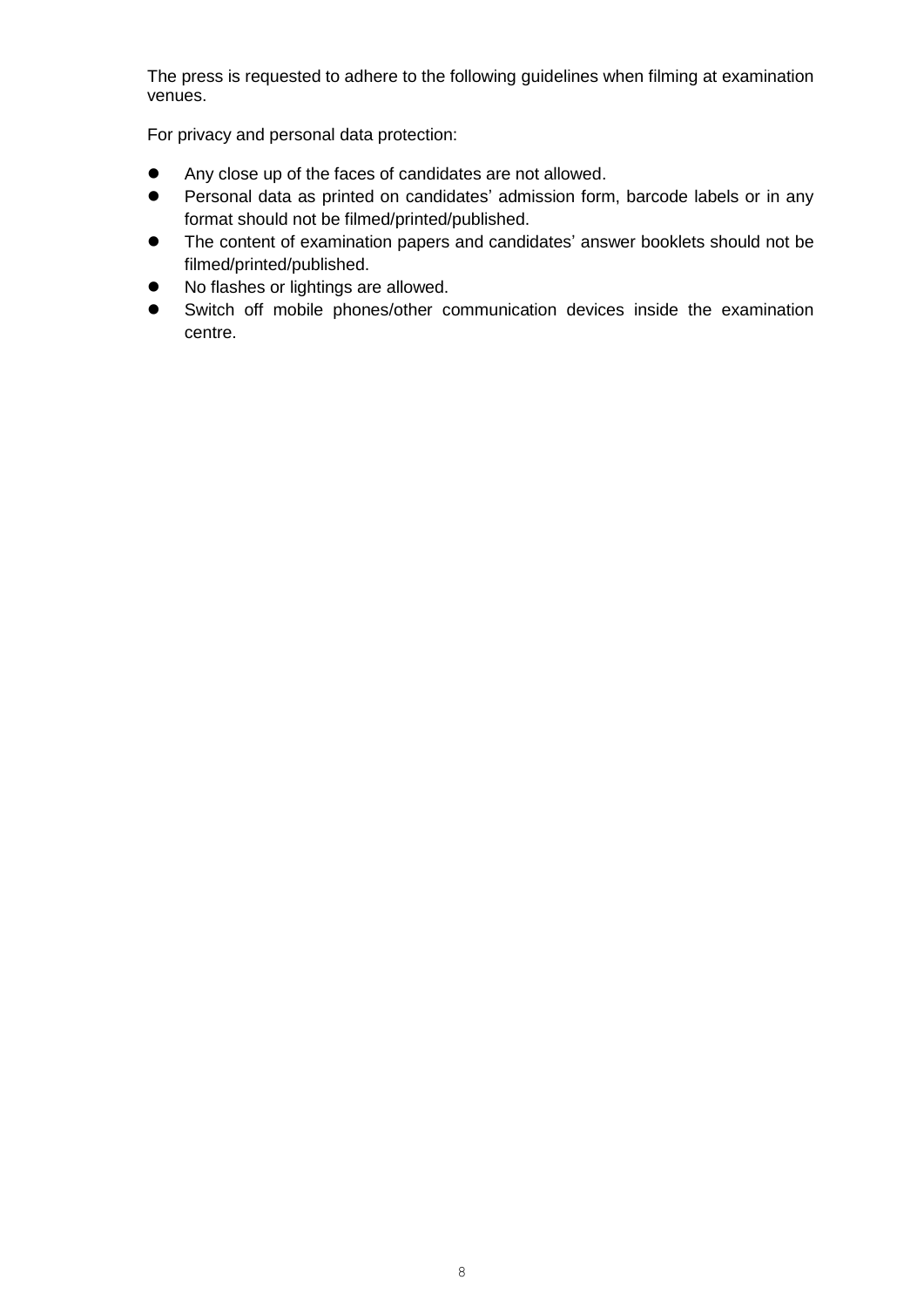#### <span id="page-9-0"></span>**5.** 於考評局場地或試場拍攝或錄影的申請方法 **Photography and Filming on HKEAA Premises or at Examination Centres**

所有於考評局場地或試場進行的拍攝或錄影均須事先申請。建議傳媒於拍攝或錄影 前最少五個工作天提出申請。

All photo-taking, filming or video-recording on HKEAA premises or at examination centres require prior approval from the HKEAA. Requests should reach PACU at least five working days before the target date for filming.

# <span id="page-9-1"></span>**6.** 考評局及香港中學文憑標誌  **Use of HKEAA Corporate & HKDSE Logos**

## **HKEAA Corporate Logo:**









**HKDSE Logo:** 



考評局及香港中學文憑的標誌是註冊商標,並廣泛應用於各種產品及服務。傳媒如 欲使用以上標誌,請事先向公共事務及傳訊組申請。

The HKEAA has registered its trade mark and the HKDSE logo in Hong Kong in relation to a wide range of goods and services. Members of the media are encouraged to seek approval from the PACU before using the logos.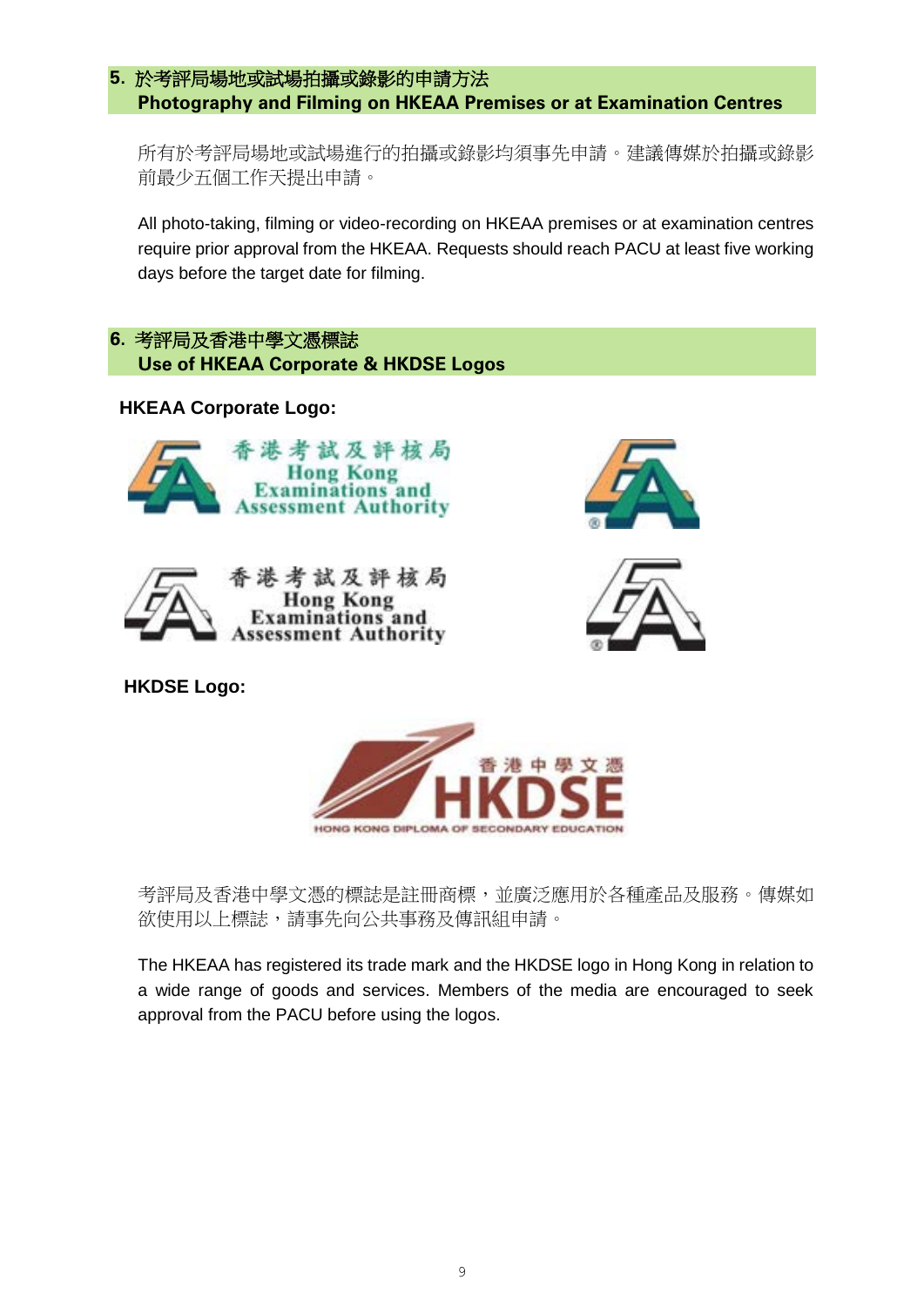#### <span id="page-10-0"></span>**7.** 申請引用或轉載試題

#### **Permission for Quotation and Reproduction of Backdated Question**

香港中學文憑考試(文憑試)、香港中學會考(會考)及香港高級程度會考(高考) 的試題版權由香港考試及評核局所擁有。任何人士如要轉載或引用歷屆試題,必須 事先申請。申請詳情可瀏覽網頁﹕[www.hkeaa.edu.hk/tc/resources/publications/qps/](https://www.hkeaa.edu.hk/tc/resources/publications/qps/)

Copyright of the Hong Kong Diploma of Secondary Education Examination (HKDSE), Hong Kong Certificate of Education Examination (HKCEE) and Hong Kong Advanced Level Examination (HKALE) examination questions is held by the HKEAA.

Anyone who wishes to reproduce or quote backdated examination questions should apply for permission from the HKEAA. Application details can be obtained at: [www.hkeaa.edu.hk/en/resources/publications/qps/](https://www.hkeaa.edu.hk/en/resources/publications/qps/)

#### <span id="page-10-1"></span>**8.** 電子通訊 **Digital Communications**

## 《考評局通訊》**HKEAA E-News**

每季出版一次,介紹考評局的最新發展和服務。可於以下網址訂閱或瀏覽: [www.hkeaa.edu.hk/tc/About\\_HKEAA/hkeaa\\_enewsletter/index.html](http://www.hkeaa.edu.hk/tc/About_HKEAA/hkeaa_enewsletter/index.html)

A quarterly publication containing news and updates about the HKEAA. Please read and subscribe to the newsletter at:

[www.hkeaa.edu.hk/en/About\\_HKEAA/hkeaa\\_enewsletter/index.html](http://www.hkeaa.edu.hk/en/About_HKEAA/hkeaa_enewsletter/index.html)

# 《文憑試快線》**DSE Express**

《文憑試快線》是專為文憑試考生而設的網誌,提供有關文憑試的最新資訊。網址: <http://blog.hkeaa.edu.hk/>

The *DSE Express* is a dedicated blog for HKDSE candidates. Readers can find the latest information about the examination. Website:<http://blog.hkeaa.edu.hk/>

#### 香港中學文憑考試手機應用程式 **HKDSE App**

文憑試手機應用程式設「我的考試日程」功能,應屆文憑試考生可登入查閱其個人 的考試資料。程式可於 App Store 或 Google Play 免費下載,詳情見: [www.hkeaa.edu.hk/tc/app/](http://www.hkeaa.edu.hk/tc/app/)

With the 'My Exam Schedule' feature of the HKDSE App, current year HKDSE candidates can login to view their personalised examination timetable. The App is free for download at App Store and Google Play, more details at: [www.hkeaa.edu.hk/en/app/](http://www.hkeaa.edu.hk/en/app/)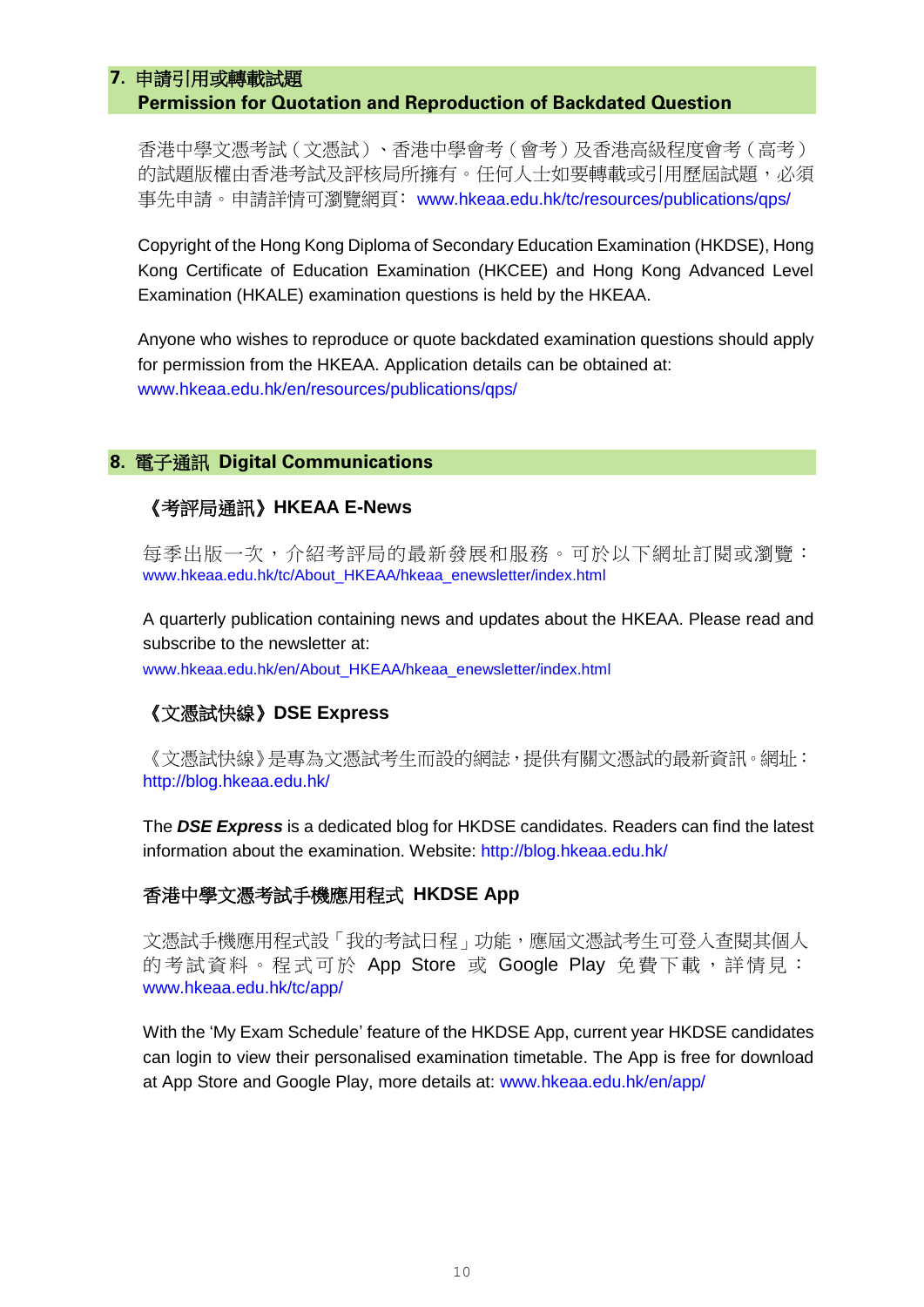#### <span id="page-11-0"></span>**9.** 資料及數字 **Facts and Figures**

#### **A.** 香港中學文憑考試(文憑試) **Hong Kong Diploma of Secondary Education Examination (HKDSE)**

**i. 2022** 年報考人數 **Entry Figures (**截至 **2021** 年 **12** 月 **as at Dec 2021)**

#### 整體報考人數 **Total Candidature**

| 考生分類                          | 人數                       |
|-------------------------------|--------------------------|
| <b>Category of Candidates</b> | <b>No. of Candidates</b> |
| 學校考生 School Candidates        | 43,032                   |
| 自修生 Private Candidates        | 7.032                    |
| 總數 Total No. of Candidates    | 50,064                   |

#### 核心科目報考人數 **Candidate Entries for Core Subjects**

| 科目<br><b>Subject</b>            | 學校考生<br><b>No. of School</b><br><b>Candidates</b> | 自修生<br><b>No. of Private</b><br><b>Candidates</b> | 總數<br><b>Total No. of</b><br><b>Candidates</b> |
|---------------------------------|---------------------------------------------------|---------------------------------------------------|------------------------------------------------|
| 中國語文<br><b>Chinese Language</b> | 41,571                                            | 3,110                                             | 44,681                                         |
| 英國語文<br><b>English Language</b> | 42,832                                            | 3,960                                             | 46,792                                         |
| 數學<br><b>Mathematics</b>        | 42,803                                            | 3,676                                             | 46,479                                         |
| 通識教育<br><b>Liberal Studies</b>  | 42,761                                            | 1,858                                             | 44,619                                         |

2022 文憑試各科報考的統計數字及近年公開考試的《考試報告》可瀏覽: [www.hkeaa.edu.hk/tc/Media/facts/facts.html](http://www.hkeaa.edu.hk/tc/Media/facts/facts.html) 

Entry figures of the 2022 HKDSE and the *Examination Reports* of the past public examinations are available at: [www.hkeaa.edu.hk/en/Media/facts/facts.html](http://www.hkeaa.edu.hk/en/Media/facts/facts.html)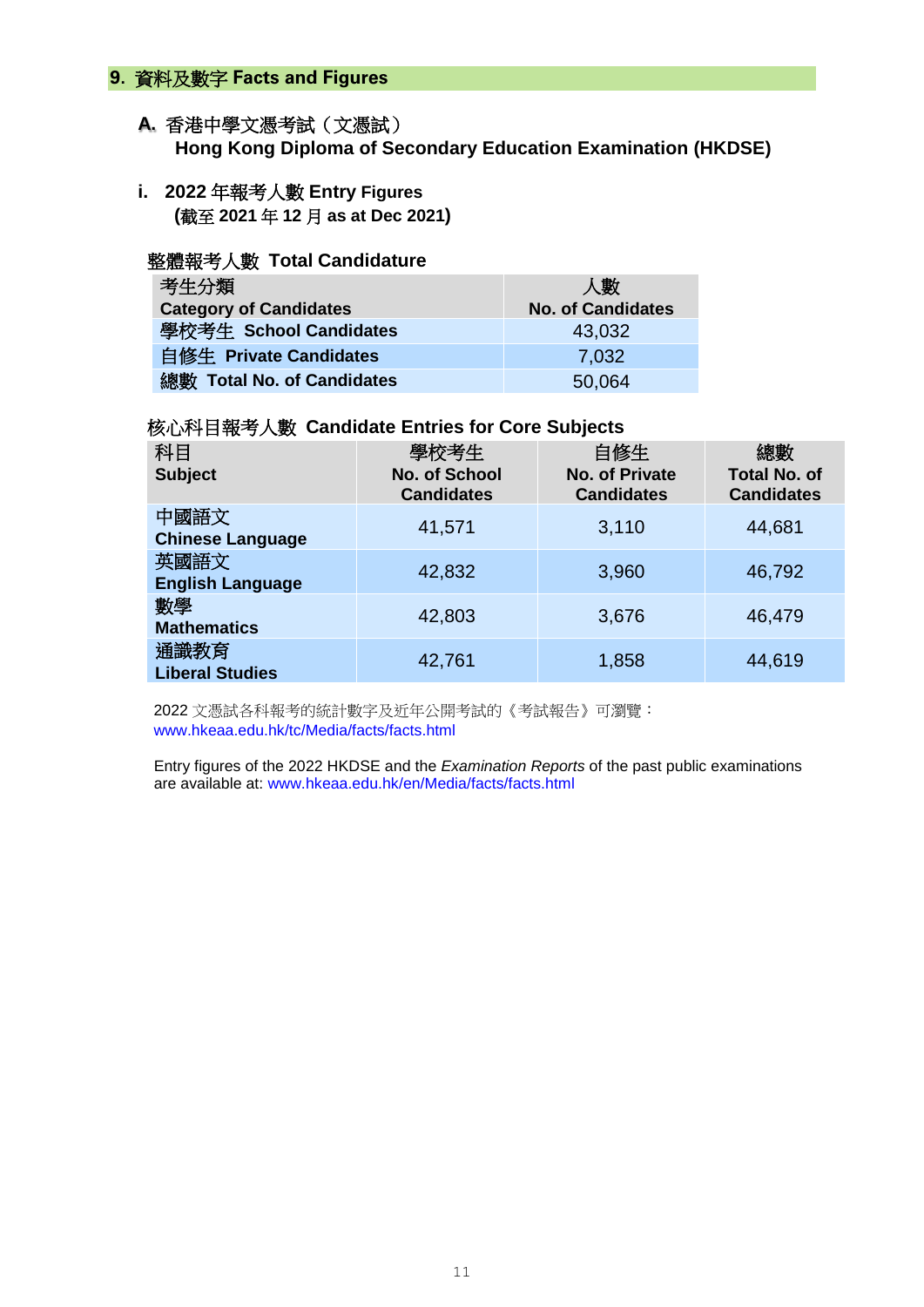# **ii.** 考試科目 **Examination Subjects**

# 2022 文憑試包括三類科目:

Three categories of subjects are offered in the 2021 HKDSE:

# 類別甲︰高中科目 **Category A: Senior Secondary subjects**

| 核心科目 Core subjects    |                      |  |  |  |  |  |  |  |  |  |  |  |
|-----------------------|----------------------|--|--|--|--|--|--|--|--|--|--|--|
| 中國語文 Chinese Language | 數學 Mathematics       |  |  |  |  |  |  |  |  |  |  |  |
| 英國語文 English Language | 通識教育 Liberal Studies |  |  |  |  |  |  |  |  |  |  |  |
|                       |                      |  |  |  |  |  |  |  |  |  |  |  |

| 選修科目 Elective subjects                               |                                                         |                                     |  |  |  |  |  |  |
|------------------------------------------------------|---------------------------------------------------------|-------------------------------------|--|--|--|--|--|--|
| 中國歷史                                                 | 生物                                                      | 倫理與宗教                               |  |  |  |  |  |  |
| <b>Chinese History</b>                               | <b>Biology</b>                                          | <b>Ethics and Religious Studies</b> |  |  |  |  |  |  |
| 中國文學                                                 | 化學                                                      | 音樂                                  |  |  |  |  |  |  |
| <b>Chinese Literature</b>                            | Chemistry                                               | <b>Music</b>                        |  |  |  |  |  |  |
| 英語文學                                                 | 物理                                                      | 視覺藝術                                |  |  |  |  |  |  |
| Literature in English                                | <b>Physics</b>                                          | <b>Visual Arts</b>                  |  |  |  |  |  |  |
| 經濟                                                   | 科學:綜合科學/ 組合科學                                           | 體育                                  |  |  |  |  |  |  |
| Economics                                            | Science: Integrated Science/<br><b>Combined Science</b> | <b>Physical Education</b>           |  |  |  |  |  |  |
| 地理                                                   | 科技與生活                                                   |                                     |  |  |  |  |  |  |
| Geography                                            | <b>Technology and Living</b>                            |                                     |  |  |  |  |  |  |
| 歷史                                                   | 設計與應用科技                                                 |                                     |  |  |  |  |  |  |
| <b>History</b>                                       | Design and Applied<br>Technology                        |                                     |  |  |  |  |  |  |
| 企業、會計與財務概論                                           |                                                         |                                     |  |  |  |  |  |  |
| Business, Accounting and<br><b>Financial Studies</b> |                                                         |                                     |  |  |  |  |  |  |
| 旅遊與款待                                                |                                                         |                                     |  |  |  |  |  |  |
| <b>Tourism and Hospitality</b><br><b>Studies</b>     |                                                         |                                     |  |  |  |  |  |  |
| 健康管理與社會關懷                                            |                                                         |                                     |  |  |  |  |  |  |
| Health Management and<br><b>Social Care</b>          |                                                         |                                     |  |  |  |  |  |  |
| 資訊及通訊科技                                              |                                                         |                                     |  |  |  |  |  |  |
| Information and                                      |                                                         |                                     |  |  |  |  |  |  |
| <b>Communication Technology</b>                      |                                                         |                                     |  |  |  |  |  |  |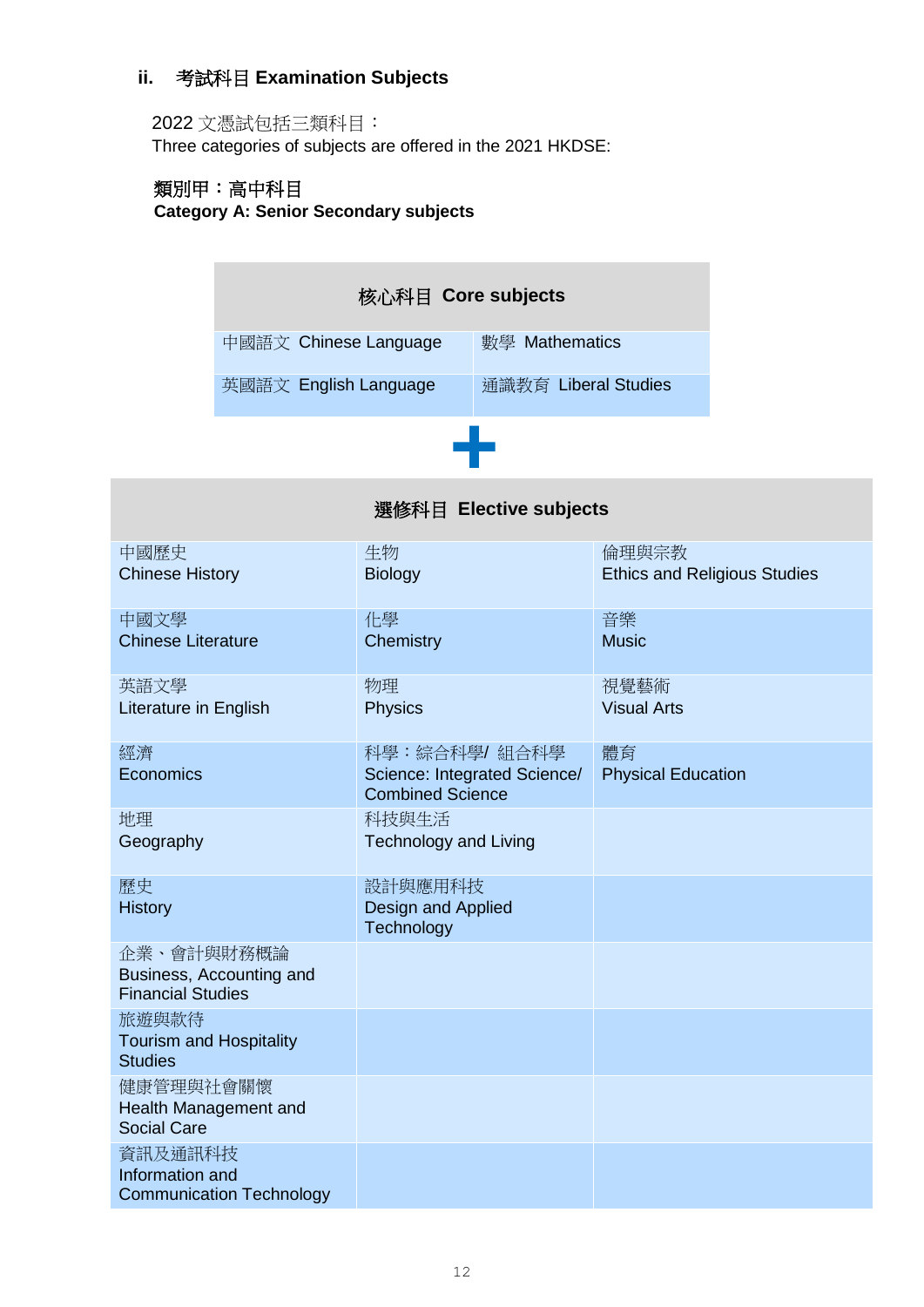| 應用學習中文 (非華語學生適用)                                             |                                              |  |  |  |  |  |
|--------------------------------------------------------------|----------------------------------------------|--|--|--|--|--|
| Applied Learning Chinese (for non-Chinese speaking students) |                                              |  |  |  |  |  |
| 實用情境中文                                                       | 商業服務中文                                       |  |  |  |  |  |
| <b>Chinese in Practical Context</b>                          | <b>Chinese in Business Service</b>           |  |  |  |  |  |
| 實務中文                                                         |                                              |  |  |  |  |  |
| <b>Practical Chinese</b>                                     |                                              |  |  |  |  |  |
| 應用科學 Applied Science                                         |                                              |  |  |  |  |  |
| 動物護理                                                         | 應用心理學                                        |  |  |  |  |  |
| <b>Animal Care</b>                                           | <b>Applied Psychology</b>                    |  |  |  |  |  |
| 運動科學及體適能                                                     | 中醫藥學基礎                                       |  |  |  |  |  |
| <b>Exercise Science and Health Fitness</b>                   | <b>Foundation in Chinese Medicine</b>        |  |  |  |  |  |
| 健康護理實務                                                       | 醫務化驗科學                                       |  |  |  |  |  |
| <b>Health Care Practice</b>                                  | <b>Medical Laboratory Science</b>            |  |  |  |  |  |
| 實用心理學                                                        | 運動及體適能教練                                     |  |  |  |  |  |
| <b>Practical Psychology</b>                                  | <b>Exercise and Fitness Coaching</b>         |  |  |  |  |  |
| 商業、管理及法律 Business, Management and Law                        |                                              |  |  |  |  |  |
| 電子商務會計                                                       | 商業數據應用                                       |  |  |  |  |  |
| <b>Accounting for e-Business</b>                             | <b>Data Application for Business</b>         |  |  |  |  |  |
| 中小企創業實務                                                      | 香港執法實務                                       |  |  |  |  |  |
| <b>Entrepreneurship for SME</b>                              | Law Enforcement in Hong Kong                 |  |  |  |  |  |
| 市場營銷及網上推廣                                                    |                                              |  |  |  |  |  |
| Marketing and Online Promotion                               |                                              |  |  |  |  |  |
| 創意學習 Creative Studies                                        |                                              |  |  |  |  |  |
| 電腦遊戲及動畫設計                                                    | 時裝形象設計                                       |  |  |  |  |  |
|                                                              |                                              |  |  |  |  |  |
| <b>Computer Game and Animation Design</b><br>室内設計            | <b>Fashion Image Design</b><br>展示及首飾設計       |  |  |  |  |  |
|                                                              |                                              |  |  |  |  |  |
| <b>Interior Design</b>                                       | Display and Jewellery Design                 |  |  |  |  |  |
| 舞出新機-舞蹈藝術                                                    | 由戲開始・劇藝縱橫                                    |  |  |  |  |  |
| Taking a Chance on Dance                                     | The Essentials of Theatre Arts               |  |  |  |  |  |
| 數碼漫畫設計與製作                                                    |                                              |  |  |  |  |  |
| <b>Digital Comic Design and Production</b>                   |                                              |  |  |  |  |  |
| 工程及生產 Engineering and Production                             |                                              |  |  |  |  |  |
| 航空學                                                          | 電腦鑑證科技                                       |  |  |  |  |  |
| <b>Aviation Studies</b>                                      | <b>Computer Forensic Technology</b>          |  |  |  |  |  |
| 電機及能源工程                                                      | 鐵路學                                          |  |  |  |  |  |
| <b>Electrical and Energy Engineering</b>                     | <b>Railway Studies</b>                       |  |  |  |  |  |
| 資訊科技精要                                                       | 建構智慧城市                                       |  |  |  |  |  |
| <b>Tech Basics</b>                                           | <b>Constructing Smart Cities</b>             |  |  |  |  |  |
| 媒體及傳意 Media and Communication                                |                                              |  |  |  |  |  |
| 創意廣告                                                         | 電影及超媒體                                       |  |  |  |  |  |
| <b>Creative Advertising</b>                                  | <b>Film and Transmedia</b>                   |  |  |  |  |  |
| 雜誌編輯與製作                                                      | 公關及多媒體傳訊                                     |  |  |  |  |  |
| <b>Magazine Editing and Production</b>                       | <b>PR and Multimedia Communication</b>       |  |  |  |  |  |
| 服務 Services                                                  |                                              |  |  |  |  |  |
| 幼兒教育                                                         | 美容學基礎                                        |  |  |  |  |  |
| <b>Child Care and Education</b>                              | <b>Fundamental Cosmetology</b>               |  |  |  |  |  |
| 酒店服務營運                                                       | 酒店營運                                         |  |  |  |  |  |
| <b>Hospitality Services in Practice</b>                      | <b>Hotel Operations</b>                      |  |  |  |  |  |
| 甜品及咖啡店營運                                                     | 西式食品製作                                       |  |  |  |  |  |
| Pâtisserie and Café Operations                               | <b>Western Cuisine</b>                       |  |  |  |  |  |
| 幼兒發展                                                         | 機場客運大樓運作                                     |  |  |  |  |  |
| <b>Child Care and Development</b>                            | <b>Airport Passenger Terminal Operations</b> |  |  |  |  |  |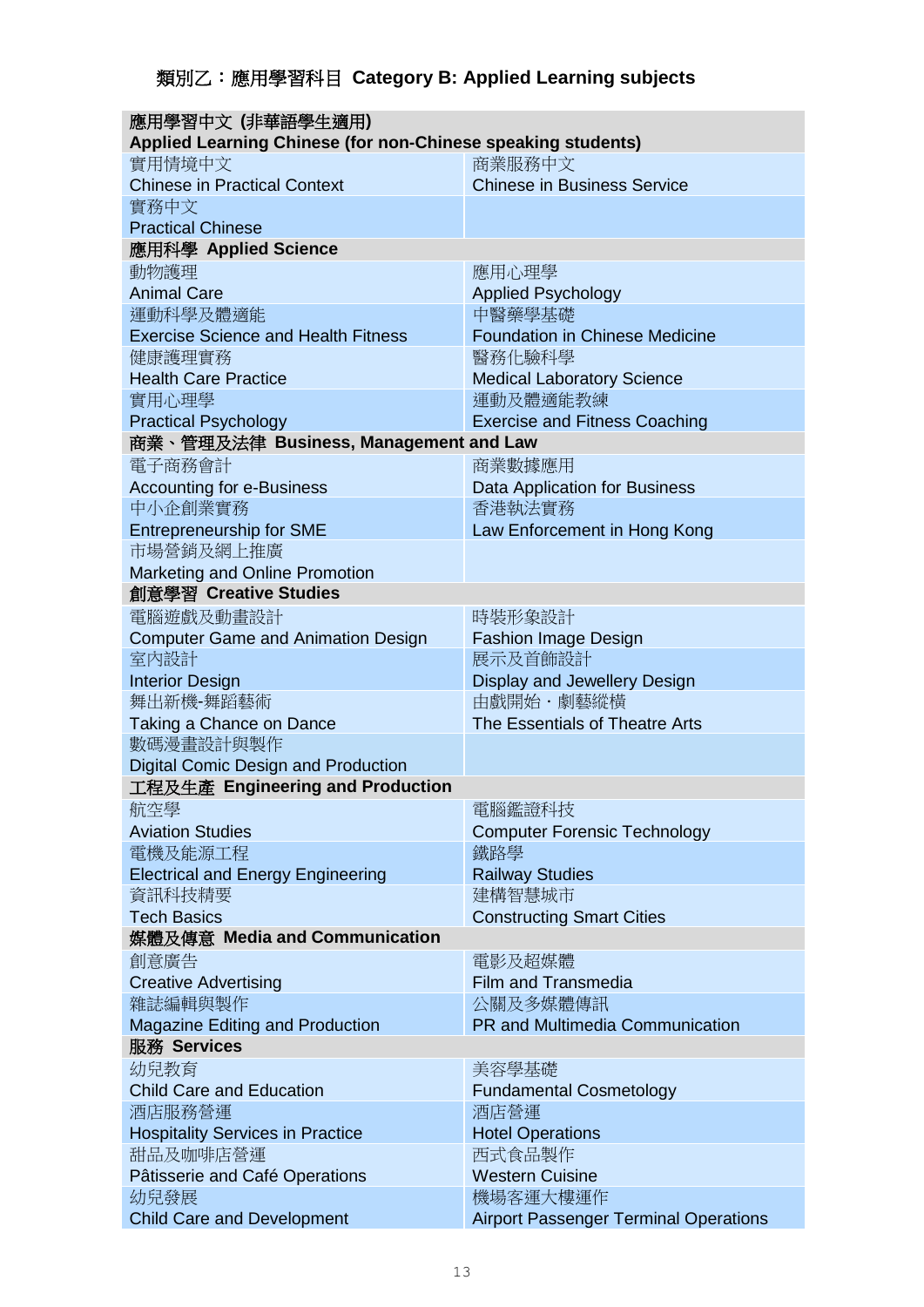# 類別丙︰ 其他語言科目 **Category C: Other Language subjects**

| 其他語言科目 Other Language subjects                         |                 |                |  |  |  |  |  |  |
|--------------------------------------------------------|-----------------|----------------|--|--|--|--|--|--|
| 法語                                                     | 德語              | 印地語            |  |  |  |  |  |  |
| French Language                                        | German Language | Hindi Language |  |  |  |  |  |  |
| 日語                                                     | 西班牙語            | 烏爾都語           |  |  |  |  |  |  |
| Spanish Language<br>Japanese Language<br>Urdu Language |                 |                |  |  |  |  |  |  |

註: 採用劍橋大學國際考評部的高級補充程度會考試題。

Remark: Cambridge Assessment International Education AS Level question papers are used for these subjects.

考生最多可報考 8 科。報考科目可從甲、乙及丙三個學科類別中選擇。若考生 選擇報考數學科的延伸部分(M1/M2), 該部分的成績將與必修部分的成績 分別列出,然而延伸部分不會被視為額外一科。

此外,若考生選擇報考8科,至少其中1科必須來自以下範疇:

- 甲類:倫理與宗教/音樂/體育/視覺藝術
- 乙類:應用學習科目
- 丙類:其他語言科目

Candidates may take up to a maximum of eight subjects from Categories A, B or C. If a candidate chooses to take the Extended Part (M1/M2) of Mathematics, the result of the Extended Part will be reported separately, though it will not be regarded as an additional subject.

For candidates choosing eight subjects, at least one of the subjects chosen must come from the following areas:

- Category A: Ethics and Religious Studies / Music / Physical Education / Visual Arts
- Category B: Applied Learning subjects
- Category C: Other Language subjects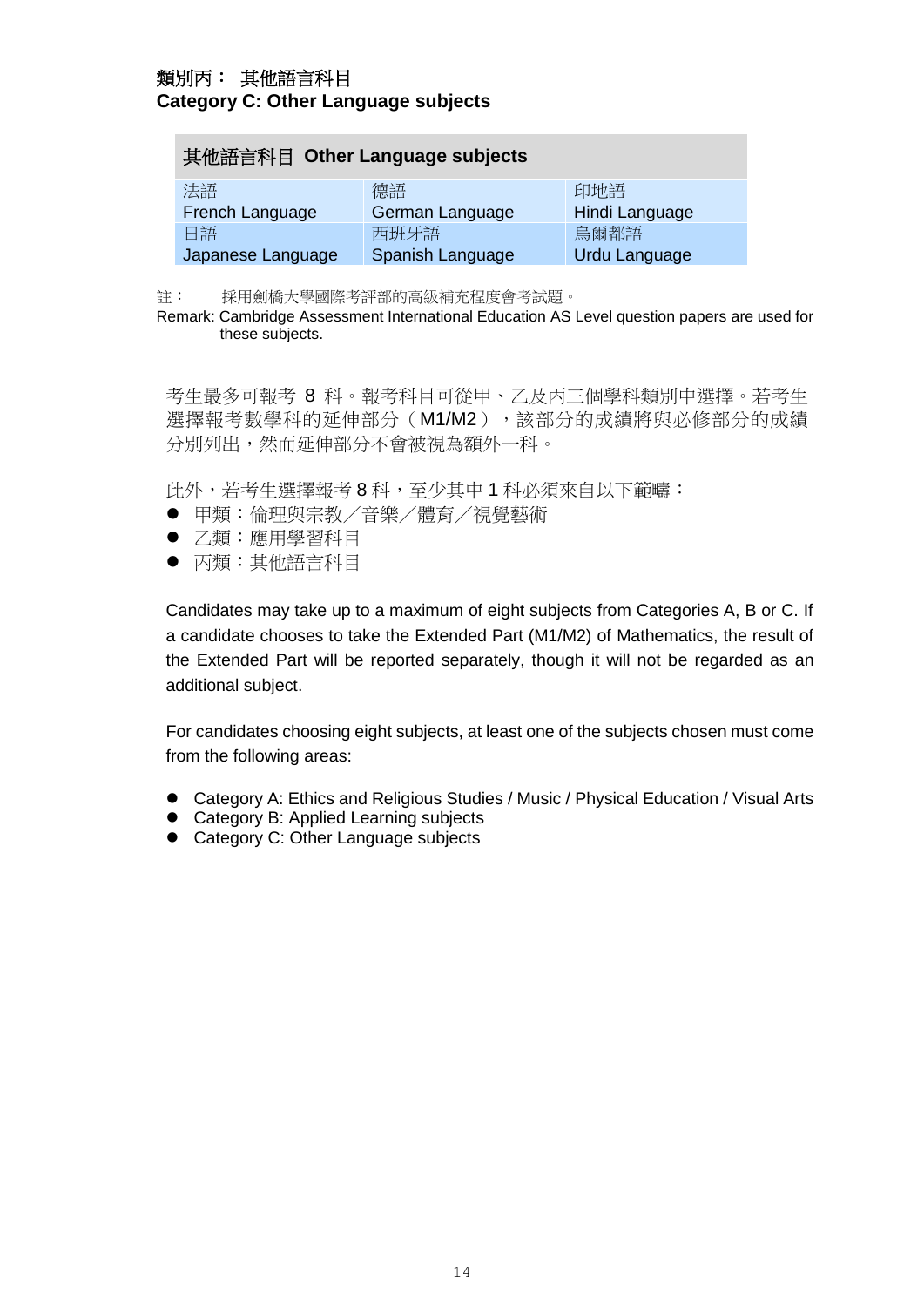# **iii.** 考生手冊、重要日期與相關費用 **Handbook for Candidates, Important Dates and Related Fees**

# **A.** 考生手冊 **Handbook for Candidates**

2022年文憑[試《考生手冊》已](http://www.hkeaa.edu.hk/tc/hkdse/admin/student_s_handbook/)上載於考評局網頁,當中載列考試規則、程序及指引, 以及各科目的應考須知等重要資料,考生應細閱手冊內容及遵守有關規定。

The 2022 HKDSE *[Handbook for Candidates](http://www.hkeaa.edu.hk/en/hkdse/admin/student_s_handbook/)* has been uploaded on the HKEAA website. The Handbook contains important information on examination regulations, procedures and various instructions for candidates. Candidates are advised to read the Handbook carefully and they should abide by the regulations.

|                                                                                                                       | 網頁連結 Hyperlinks                                                                                                      |  |  |  |  |  |
|-----------------------------------------------------------------------------------------------------------------------|----------------------------------------------------------------------------------------------------------------------|--|--|--|--|--|
| 考試時間表<br>Examination                                                                                                  | https://www.hkeaa.edu.hk/tc/hkdse/admin/exam_timetable/ (中)                                                          |  |  |  |  |  |
| Timetable                                                                                                             | https://www.hkeaa.edu.hk/en/hkdse/admin/exam_timetable/ (Eng)                                                        |  |  |  |  |  |
| 重要日期                                                                                                                  | www.hkeaa.edu.hk/tc/hkdse/event_timetable/ (中)                                                                       |  |  |  |  |  |
| <b>Important Dates</b>                                                                                                | www.hkeaa.edu.hk/en/hkdse/event_timetable/ (Eng)                                                                     |  |  |  |  |  |
| 考試費<br>Examination                                                                                                    | https://www.hkeaa.edu.hk/DocLibrary/Media/PR/PR_2022_HKDSE_<br>Exam_fee_chi.pdf $(\dagger)$                          |  |  |  |  |  |
| Fees                                                                                                                  | https://www.hkeaa.edu.hk/DocLibrary/Media/PR/PR_2022_HKDSE_<br>Exam_fee_eng.pdf (Eng)                                |  |  |  |  |  |
| 覆核成績、<br>上訴覆核及<br>相關附加費<br>Rechecking &<br>Remarking,<br><b>Appeal Review</b><br>and Related<br>Supplementary<br>Fees | www.hkeaa.edu.hk/tc/hkdse/admin/release_of_results/ (中)<br>www.hkeaa.edu.hk/en/hkdse/admin/release_of_results/ (Eng) |  |  |  |  |  |

# **B.** 重要日期與相關費用 **Important Dates and Related Fees**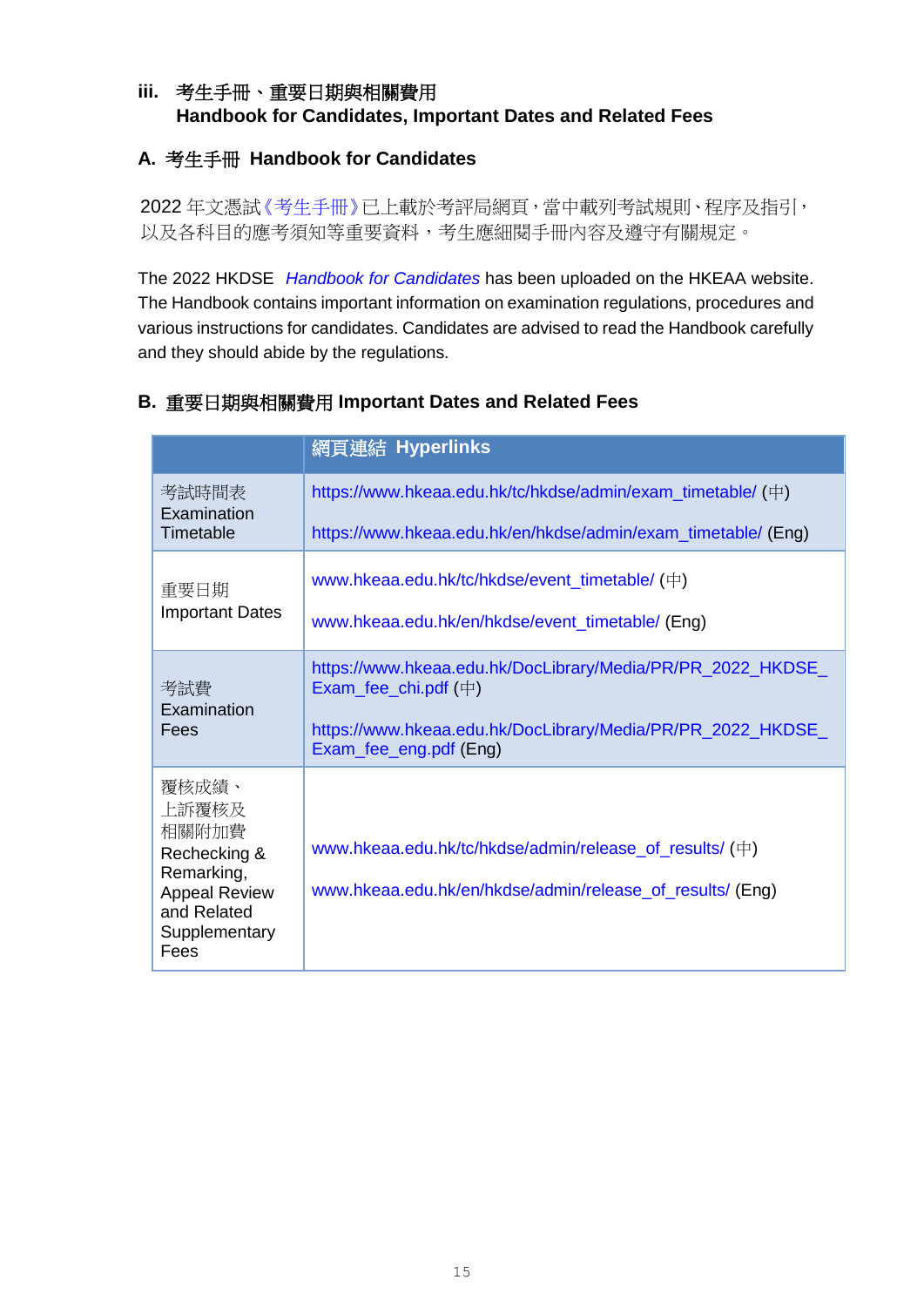# **iv.** 校本評核 **School-based Assessment (SBA)**

因應 2019 冠狀病毒病疫情及受學校長期暫停面授課堂的影響,2022 年文憑試的校 本評核要求已作出精簡。十個科目取消校本評核,並精簡四個科目的校本評核要求, 詳情請參閱相[關新聞稿。](https://www.hkeaa.edu.hk/DocLibrary/Media/PR/PR_2022DSE_SBA_Streamlining_chi.pdf)

In view of the prolonged suspension of face-to-face classes due to the COVID-19 pandemic, the SBA of ten subjects have been cancelled and that of four subjects have been streamlined in the 2022 HKDSE. Read the [press release](https://www.hkeaa.edu.hk/DocLibrary/Media/PR/PR_2022DSE_SBA_Streamlining_eng.pdf) for details.

| 文憑試設有校本評核的科目<br>SBA is implemented in the following subjects in the HKDSE |                                           |  |  |  |  |  |  |
|---------------------------------------------------------------------------|-------------------------------------------|--|--|--|--|--|--|
| 中國語文                                                                      | Chinese Language                          |  |  |  |  |  |  |
| 英國語文                                                                      | English Language                          |  |  |  |  |  |  |
| 通識教育*                                                                     | Liberal Studies*                          |  |  |  |  |  |  |
| 生物*                                                                       | Biology*                                  |  |  |  |  |  |  |
| 化學*                                                                       | Chemistry*                                |  |  |  |  |  |  |
| 中國文學*                                                                     | Chinese Literature*                       |  |  |  |  |  |  |
| 設計與應用科技                                                                   | Design and Applied Technology             |  |  |  |  |  |  |
| 健康管理與社會關懷*                                                                | Health Management and Social Care*        |  |  |  |  |  |  |
| 資訊及通訊科技*                                                                  | Information and Communication Technology* |  |  |  |  |  |  |
| 英語文學*                                                                     | Literature in English*                    |  |  |  |  |  |  |
| 物理*                                                                       | Physics*                                  |  |  |  |  |  |  |
| 綜合科學 / 組合科學*                                                              | Integrated Science / Combined Science*    |  |  |  |  |  |  |
| 科技與生活*                                                                    | Technology and Living*                    |  |  |  |  |  |  |
| 視覺藝術                                                                      | <b>Visual Arts</b>                        |  |  |  |  |  |  |

*\*SBA has been cancelled in 2022 HKDSE* 在 *2022* 年文憑試取消校本評核

有關校本評核的詳細資訊,請瀏覽網頁:[www.hkeaa.edu.hk/tc/sba/](https://www.hkeaa.edu.hk/tc/sba/) Detailed information of the SBA is available at: [www.hkeaa.edu.hk/en/SBA/](https://www.hkeaa.edu.hk/en/SBA/)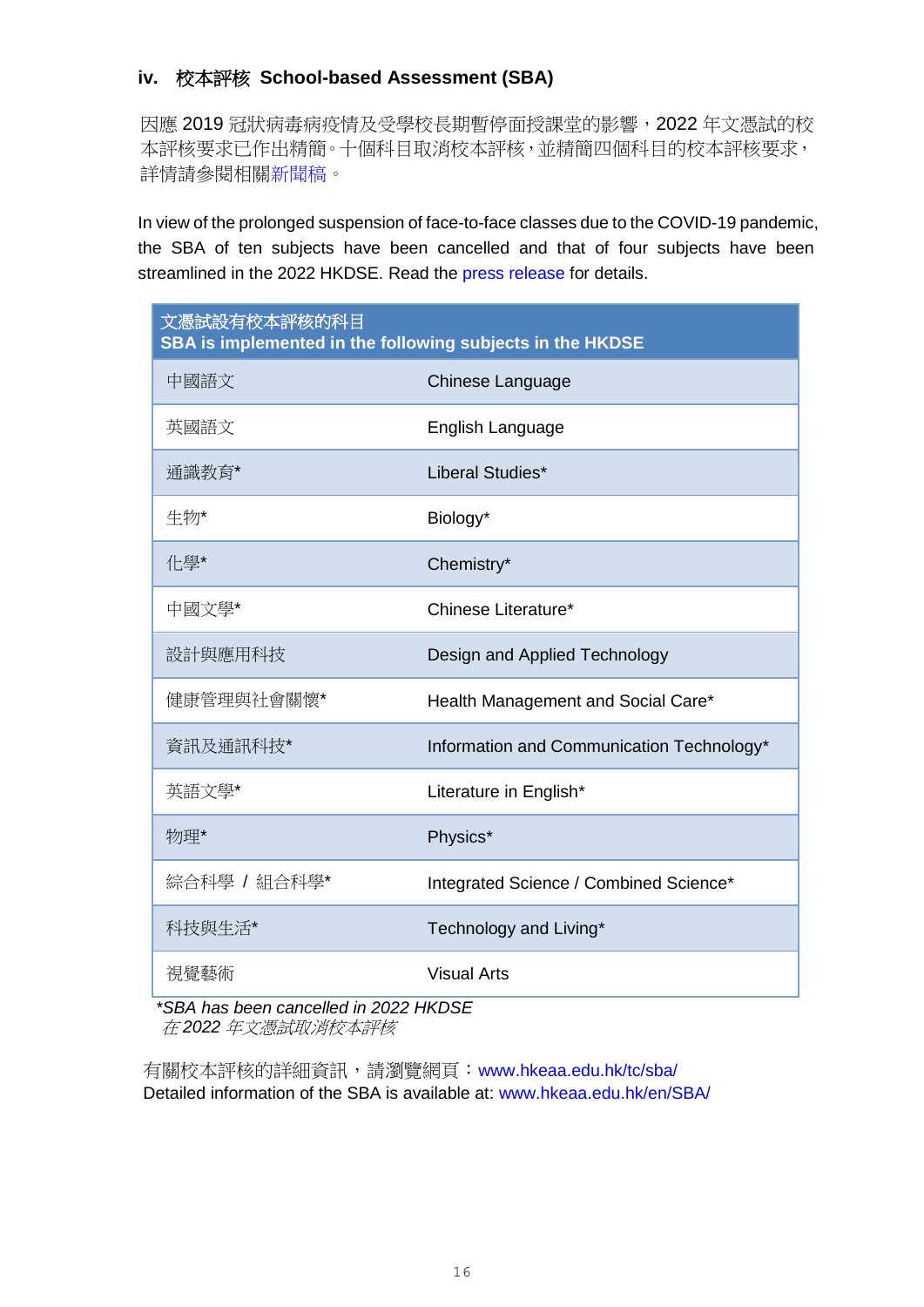## **v.** 香港中學文憑的認受情況 **Recognition of HKDSE**

香港中學文憑已獲本地高等院校以及海外權威學術機構廣泛認可,包括英國 大學及院校招生事務處(UCAS)等。詳情請參閱:[www.hkeaa.edu.hk/tc/recognition/](https://www.hkeaa.edu.hk/tc/recognition/)

The HKDSE has been widely recognised by local higher education institutions and international academic agencies such as the Universities and Colleges Admissions Service (UCAS). For details, please refer to: [www.hkeaa.edu.hk/en/recognition/](https://www.hkeaa.edu.hk/en/recognition/)

#### 本地大學及大專院校 **Local Universities and Tertiary Institutions**

考生在文憑試的中國語文、英國語文科達到第3級,以及數學和通識教育達到 第2級的成績(簡稱「3322」),便符合資格申請修讀大學教育資助委員會(教 資會)資助的大學和院校的四年制學士學位課程。除四個核心科目外,各院校仍會 制定包括一個或兩個選修科目的成績要求,以及其他入學條件。

Students taking the HKDSE have to attain a minimum of level 3 for Chinese Language and English Language and level 2 for Mathematics and Liberal Studies (i.e.'3322'), in order to meet the minimum requirements necessary to apply for the four-year undergraduate programmes offered by the University Grants Committee (UGC)-funded institutions. Apart from the four core subjects, institutions will also set the requirements for one or two elective subjects, and other admission requirements.

#### 公務員入職要求 **Civil Service Employment**

公務員事務局接受於文憑試取得 5 科第 **2** 級成績(包括中國語文及英國語文科), 為公務員基本職系及副學位職系的最低入職要求。聘任要求詳情請瀏覽: [www.csb.gov.hk/tc\\_chi/info/2170.html](http://www.csb.gov.hk/tc_chi/info/2170.html)

The Civil Service Bureau announced that the entry requirements for civil service of basic ranks and posts set at associate degree are level **2** in five subjects (include Chinese Language and English Language). For more details, please refer to: [www.csb.gov.hk/english/info/2170.html](http://www.csb.gov.hk/english/info/2170.html)

#### 國際認可 **International Recognition**

目前已有約 **300** 間來自不同國家及地區的大學,包括英國、澳洲、美國、加拿大, 以及歐洲和亞洲等地的院校承認香港中學文憑考試資歷。

2022/23 學年將有 **129** 所內地高等院校對香港學生豁免聯招考試;台灣的海外聯合 招生委員會亦公布,香港學生可直接以文憑試成績報讀當地約 **140** 所大學。

Currently, around **300** institutions from the United Kingdom, Australia, the United States, Canada, as well as Europe and Asia have accepted the HKDSE qualification for admission.

In year 2022/23, **129** Mainland higher education institutions also grant exemption to HKDSE holders from taking the Joint Entrance Examination for Universities in the Mainland. The University Entrance Committee for Overseas Chinese Student of Taiwan also accepts HKDSE holders' applications for admission to about **140** universities in Taiwan.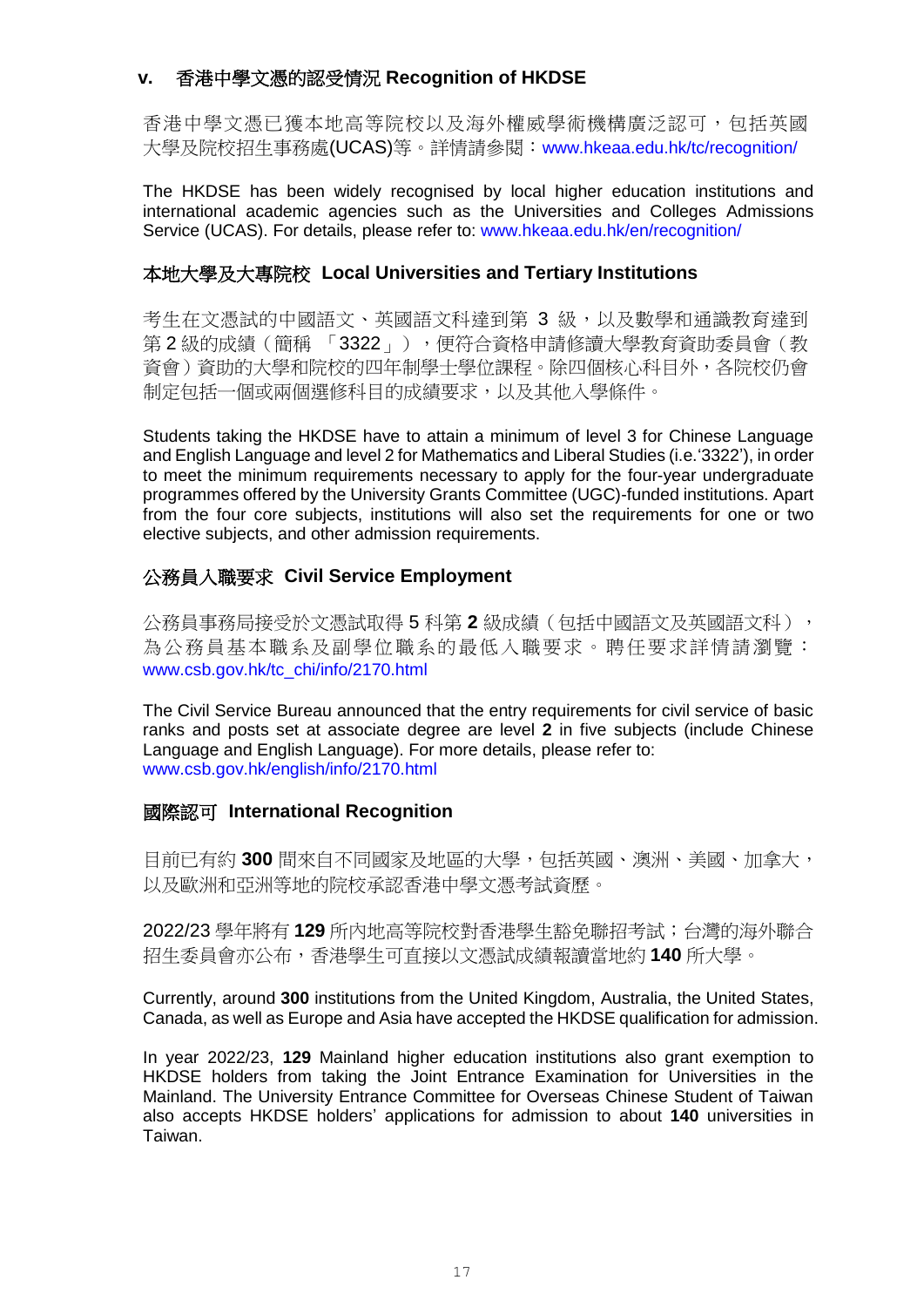# <span id="page-18-0"></span>**B.** 國際及專業考試 **International and Professional Examinations**

考評局的國際及專業考試部為超過 100 個本地及海外機構提供全面的評核服務, 包括香港政府部門、世界各地的專業團體、院校、大學、資歷認證機構等,舉辦超 過 200 項考試, 如英國普通教育文憑考試(GCE)、香港會計師公會(HKICPA)考試、 英國皇家音樂學院(ABRSM)考試、電腦化青少年普通話水平測試等。

The International and Professional Examinations Division of the HKEAA provides a wide range of assessment services for over 100 local and overseas bodies, which include Hong Kong Government departments, professional bodies, colleges, universities and awarding bodies, etc. The Authority administers more than 200 examinations on behalf of these organisations, such as General Certificate of Education (GCE) Examinations, Hong Kong Institute of Certified Public Accountants (HKICPA) Examinations, ABRSM Examinations and Computerised Putonghua Shuiping Ceshi for Young Learners, etc.

#### **2020/21** 國際及專業考試考生分佈:

#### **Distribution of Candidate Entries for International and Professional Examinations in 2020/21:**

2020/21 年,有超過 207,000 人次報考由考評局舉辦的國際及專業考試。 The total number of entries for International and Professional Examinations in 2020/21 was over 207,000.

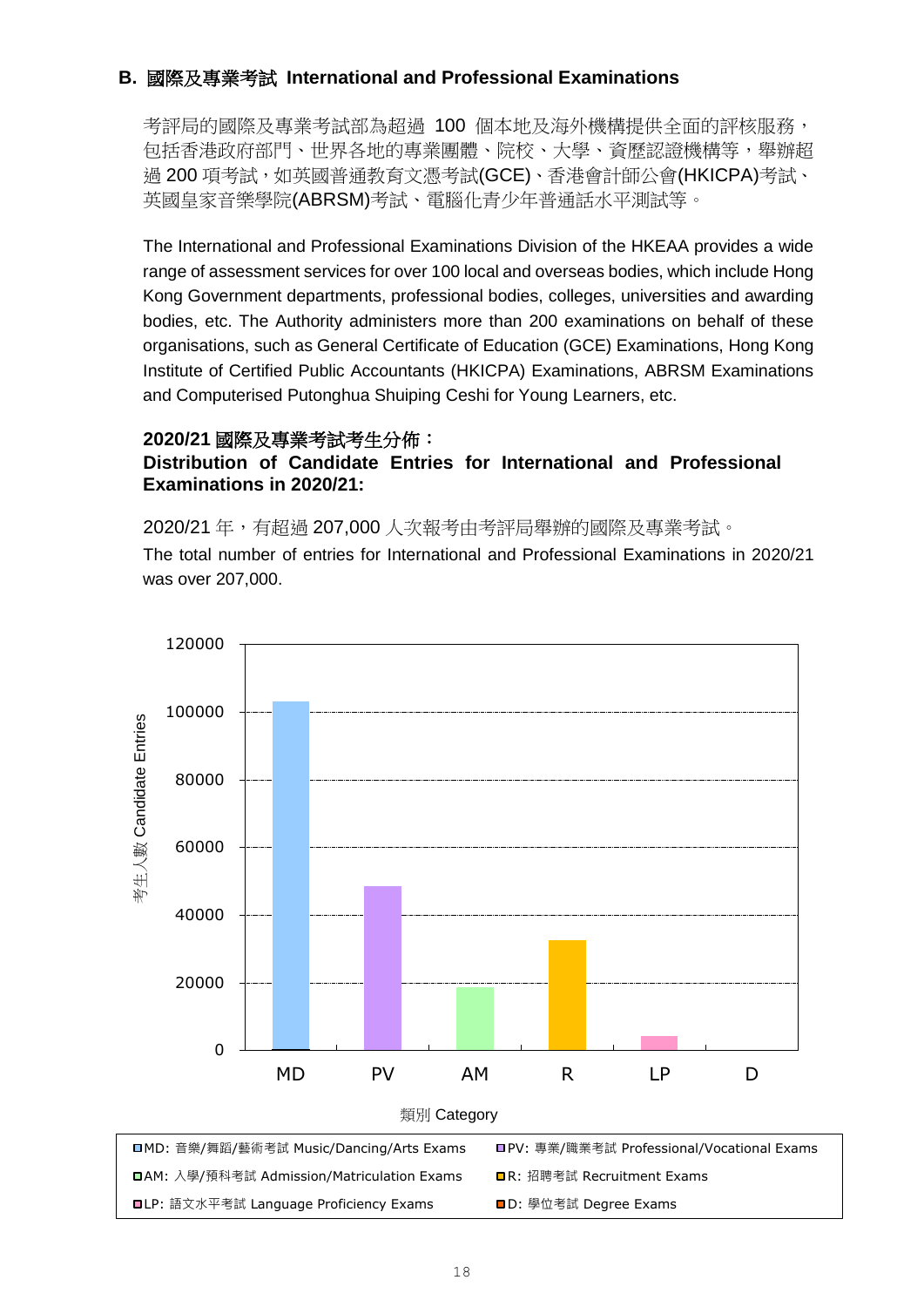# <span id="page-19-0"></span> **C.** 教師語文能力評核 **Language Proficiency Assessment for Teachers (LPAT)**

考評局及教育局自 2001 年起合辦教師語文能力評核,以評核考生是否具備任教 英國語文和普通話的語文能力。兩科的評核包括口試、筆試和課堂語言運用等。 参加評核者在各卷別達到3等或以上的等級,即被視為符合語文能力要求。任教其 他科目的教師或公眾人士,除了課堂語言運用外,亦可參加其他卷別的評核。

Since 2001 the HKEAA and the Education Bureau (EDB) have jointly conducted the Language Proficiency Assessment for Teachers (LPAT) which assesses candidates' proficiency in English Language and Putonghua for teaching the respective subject in schools.

Both assessments consist of oral and written papers, as well as Classroom Language Assessment (CLA). Candidates, who attain level 3 or above in all papers of the assessment, are deemed to meet the Language Proficiency Requirement. Teachers of other subjects or members of the public who satisfy the entry requirements can also enter for all papers except the CLA.

# **2021** 年應考人數及成績 **Candidature and Results**

| 卷別<br>Paper           | 應考人數<br>No. of<br><b>Candidates Sat</b> | 成績達到語文能力要求 (3 等或以上) 的<br>考生人數及百分率<br>Candidates meeting the LPR* (Level 3 or above)<br>No. & Percentage |
|-----------------------|-----------------------------------------|---------------------------------------------------------------------------------------------------------|
| 閱讀<br>Reading         | 950                                     | 694 (73.1%)                                                                                             |
| 寫作<br><b>Writing</b>  | 1,088                                   | 537 (49.4%)                                                                                             |
| 聆聽<br>Listening       | 879                                     | 713 (81.1%)                                                                                             |
| 口語<br><b>Speaking</b> | 957                                     | 684 (71.5%)                                                                                             |
| 課堂語言運用<br><b>CLA</b>  | 355                                     | 338 (95.2%)                                                                                             |

#### 英國語文 English Language

#### 普通話 Putonghua

| 卷別<br>Paper                         | 應考人數<br>No. of<br><b>Candidates Sat</b> | 成績達到語文能力要求(3等或以上)的<br>考生人數及百分率<br>Candidates meeting the LPR* (Level 3 or above)<br>No. & Percentage |
|-------------------------------------|-----------------------------------------|------------------------------------------------------------------------------------------------------|
| 聆聽與認辨<br>Listening<br>& Recognition | 1,212                                   | 783 (64.6%)                                                                                          |
| 拼音<br><b>Pinyin</b>                 | 1,115                                   | 725 (65.0%)                                                                                          |
| 口語<br><b>Speaking</b>               | 569                                     | 435 (76.4%)                                                                                          |
| 課堂語言運用<br><b>CLA</b>                | 377                                     | $355(94.2\%)$                                                                                        |

\* LPR = Language Proficiency Requirement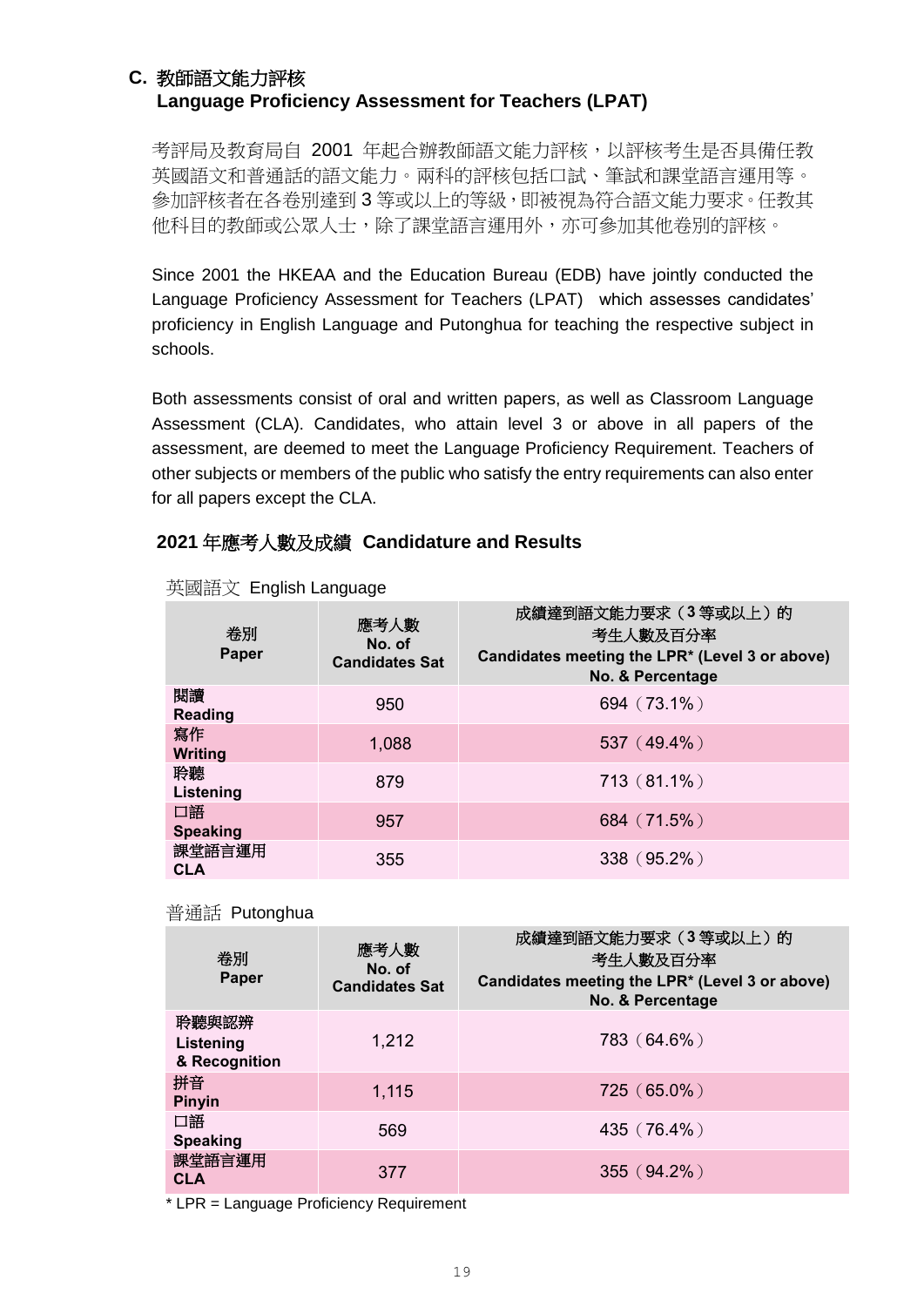## <span id="page-20-0"></span>**D.** 全港性系統評估 **Territory-wide System Assessment (TSA)**

全港性系統評估是一項低風險的評估,主要評估學生在第一至第三學習階段完結時在 中、英、數三科的基本能力。評估在 2004 年首次於小三推行, 2005 年推展至小六, 並於 2006 年進一步推展至中三。評估的數據及資料有助學校及教師具體地了解學生在 基本能力方面的強項與弱項,從而優化學與教。

鑑於 2019 冠狀病毒病疫情反覆,教育局早前宣布停辦 2022 年全港性系統評估(包括 所有說話評估及紙筆評估),詳情參閱教育局的新聞稿: [www.info.gov.hk/gia/general/202202/14/P2022021400576.htm](https://www.info.gov.hk/gia/general/202202/14/P2022021400576.htm)

其他有關全港性系統評估資訊可瀏覽以下網站: [www.bca.hkeaa.edu.hk/web/TSA/zh/Introduction.html](https://www.bca.hkeaa.edu.hk/web/TSA/zh/Introduction.html)

The Territory-wide Assessment (TSA) is a low-stakes assessment of the performance of students in the three subjects of Chinese Language, English Language and Mathematics at the end of Key Stages 1-3. It first commenced at Primary 3 in 2004, Primary 6 in 2005 and Secondary 3 in 2006. The data and information collected from TSA provide information about students' strengths and weaknesses on specific Basic Competencies. It helps schools and teachers to enhance learning and teaching.

The Education Bureau (EDB) announced earlier that in view of the volatility of the COVID-19 pandemic, the TSA 2022 (including all speaking assessments and pen-and-paper assessments) will be suspended. Refer to the press release issued by the EDB for details: [www.info.gov.hk/gia/general/202202/14/P2022021400639.htm](https://www.info.gov.hk/gia/general/202202/14/P2022021400639.htm)

For more details on TSA, please refer to: [www.bca.hkeaa.edu.hk/web/TSA/en/Introduction.html](https://www.bca.hkeaa.edu.hk/web/TSA/en/Introduction.html)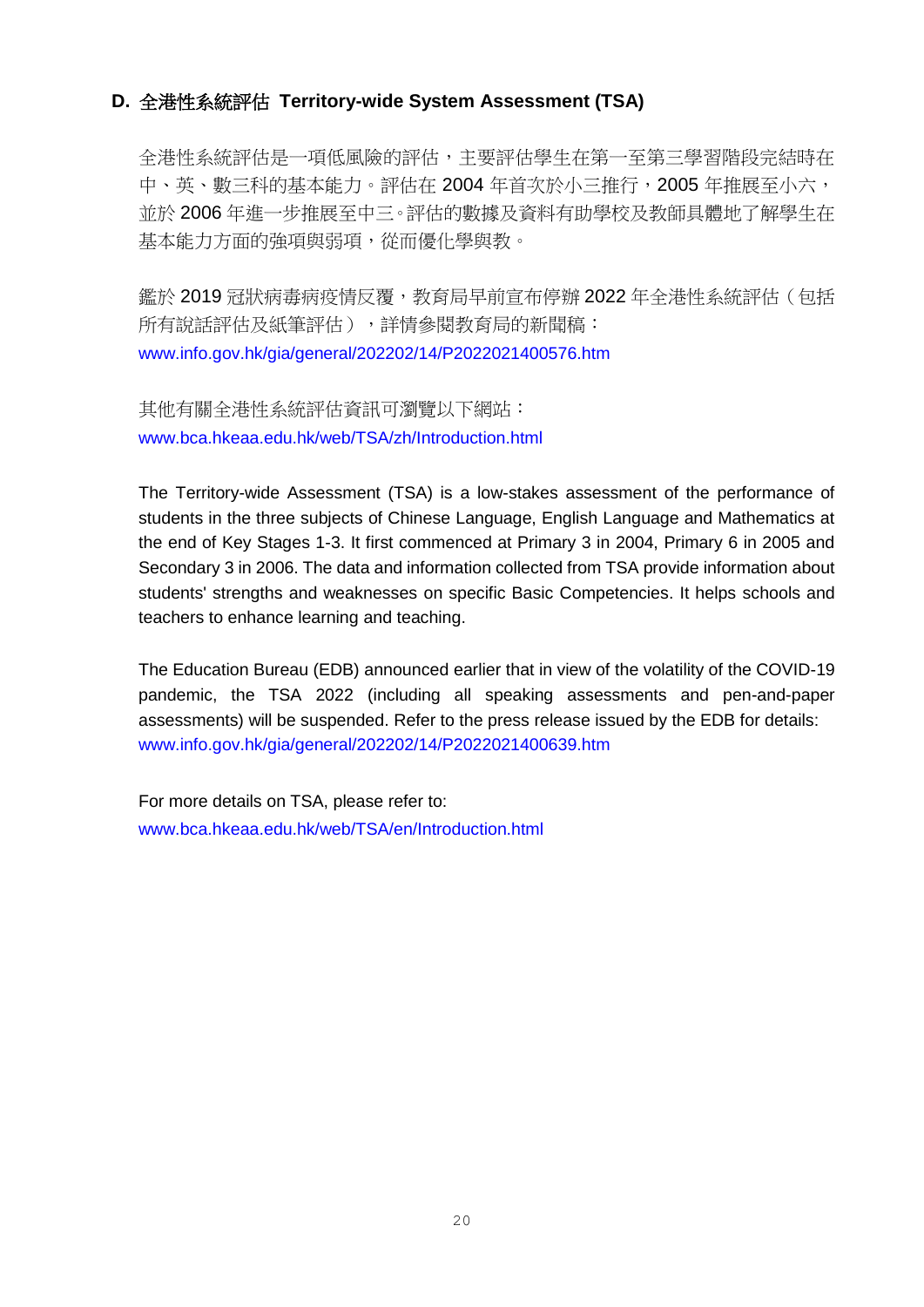# 全港性系統評估的成績

**The territory-wide percentages of students achieving basic competency**

| 科目與級別                      |                       | 達到基本能力水平的學生百分率           |                                                          |      |      |      |      |      |      |           |      |           |      |              |                    |                    |                    |           |           |
|----------------------------|-----------------------|--------------------------|----------------------------------------------------------|------|------|------|------|------|------|-----------|------|-----------|------|--------------|--------------------|--------------------|--------------------|-----------|-----------|
| <b>Subject and Level</b>   |                       |                          | <b>Percentage of Students Achieving Basic Competency</b> |      |      |      |      |      |      |           |      |           |      |              |                    |                    |                    |           |           |
| 年份 Year                    |                       | 2004                     | 2005                                                     | 2006 | 2007 | 2008 | 2009 | 2010 | 2011 | 2012      | 2013 | 2014      | 2015 | 2016         | 2017               | 2018               | 2019               | 2020      | 2021      |
| 中國語文                       | 小三<br>P <sub>3</sub>  | 82.7                     | 84.7                                                     | 85.2 | 84.9 | 85.4 | #    | 85.9 | 86.4 | 86.1      | 86.6 | 86.3      | 86.4 | $85.8^\circ$ | $86.3^{(2)}$       | $86.7^{(3)}$       | $85.8^{(3)}$       | $\ddot{}$ | $\ddot{}$ |
| <b>Chinese</b><br>Language | 小六<br>P <sub>6</sub>  | $\overline{\phantom{a}}$ | 75.8                                                     | 76.5 | 76.7 | 76.4 | $\#$ | 77.0 | 77.2 | $\Lambda$ | 78.1 | $\Lambda$ | 77.7 | $\Lambda$    | 78.3               | $\Lambda$          | 77.9               | $\ddot{}$ | $\ddot{}$ |
|                            | 中三*<br>S <sub>3</sub> |                          | $\sim$                                                   | 75.6 | 76.2 | 76.5 | 76.5 | 76.8 | 76.7 | 76.9      | 77.1 | 77.0      | 77.2 | 77.4         | 77.1               | 76.9               | 76.4               | $+$       | $\ddot{}$ |
| 英國語文                       | 小三<br>P <sub>3</sub>  | 75.9                     | 78.8                                                     | 79.4 | 79.5 | 79.3 | #    | 79.2 | 79.8 | 79.7      | 80.4 | 80.3      | 80.4 | $81.1^{(1)}$ | 81.1 <sup>②</sup>  | $80.8^{(3)}$       | 79.8 <sup>3</sup>  | $+$       | $\ddot{}$ |
| <b>English</b>             | 小六<br>P <sub>6</sub>  | $\hspace{0.05cm} \ldots$ | 70.5                                                     | 71.3 | 71.3 | 71.5 | #    | 71.6 | 71.7 | $\Lambda$ | 72.4 | $\Lambda$ | 72.0 | $\Lambda$    | 72.3               | $\lambda$          | 72.8               | $\ddot{}$ | $\ddot{}$ |
| Language                   | 中三<br>S <sub>3</sub>  | $-$                      | $\sim$                                                   | 68.6 | 69.2 | 68.9 | 68.8 | 69.2 | 69.2 | 69.1      | 69.5 | 69.3      | 69.4 | 69.6         | 69.7               | 69.8               | 69.5               | $+$       | $\ddot{}$ |
| 數學<br><b>Mathematics</b>   | 小三<br>P <sub>3</sub>  | 84.9                     | 86.8                                                     | 86.9 | 86.9 | 86.9 | #    | 87.0 | 87.0 | 87.3      | 87.5 | 87.4      | 87.6 | $89.9^\circ$ | $88.2^{\circledR}$ | $88.0^{\circledS}$ | $87.7^{\circledR}$ | $\ddot{}$ | $\ddot{}$ |
|                            | 小六<br>P <sub>6</sub>  | $\overline{\phantom{a}}$ | 83.0                                                     | 83.8 | 83.8 | 84.1 | #    | 84.2 | 84.1 | $\Lambda$ | 84.2 | $\Lambda$ | 84.0 | $\Lambda$    | 84.0               | $\Lambda$          | 84.2               | $\ddot{}$ | $\ddot{}$ |
|                            | 中三<br>S <sub>3</sub>  |                          | $\sim$                                                   | 78.4 | 79.9 | 79.8 | 80.0 | 80.1 | 80.1 | 79.8      | 79.7 | 79.9      | 79.9 | 80.0         | 79.9               | 80.0               | 79.6               | $\ddot{}$ | $\ddot{}$ |